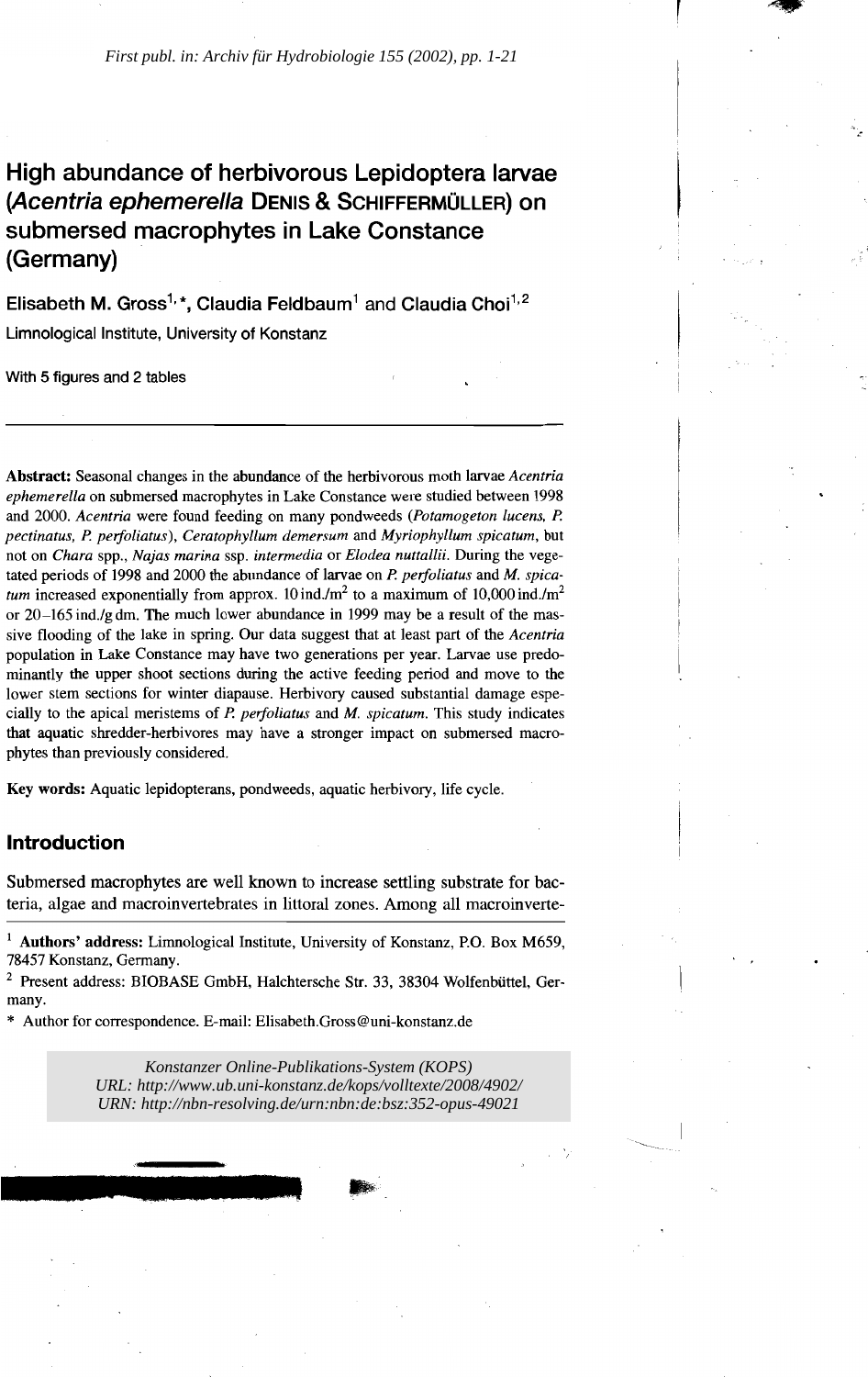brates colonizing aquatic angiosperms, true shredder herbivores, i.e. those purely feeding on angiosperm tissue but not on epiphytes, have often been ignored (NEWMAN 1991). Recently, the former concept that direct biomass removal of macrophytes due to herbivory is small (SHELFORD 1918, WETZEL 1983) has been questioned and revised (LoDGE 1991, NEWMAN 1991, WETZEL 2001). Many studies have revealed the impact of both vertebrate and invertebrate herbivores on standing crop and community changes of submersed macrophytes (e.g., NEWMAN et al. 1996, VAN DONK et al. 1998, GROSS et al. 2001). Tbe impact of aquatic insects on aquatic vascular plants has been considered less significant than damage caused by crayfish, fish, birds or mammals according to calculations by LODGE et al. (1998), whereas insect herbivory in terrestrial systems is well recognized to cause considerable damage (CRAWLEY 1983, ROSENTHAL & BERENBAUM 1992). Both aquatic angiosperms and aquatic herbivorous insects are secondarily aquatic, meaning they have terrestrial ancestors (NEWMAN 1991). Various aquatic insects have been shown to cause significant herbivore damage to the submersed macrophyte *Myriophyllum spicatum,* i.e. *Cricotopus myriophylli* (Chironornidae: Diptera; MACRAE et al. 1990, KANGASNIEMI & OLIVER 1983), *Euhrychiopsis lecontei* (Curculionidae: Coleoptera; CREED & SHELDON 1993, NEWMAN et al. 1996) and *Acentria ephemerella* (Pyralidae: Lepidoptera; PAINTER & MCCABE 1988, GROSS et al. 2001). The latter species is also known as *Acentropus niveus* (see BERG 1941, PASSOA 1988), and will be named *Acentria* in the following. Biomass removal of *M. spicatum* in mesocosms due to natural mid-summer densities of *Acentria* larvae (400 ind./m<sup>2</sup>) was 17% after three weeks (GROSS et al. 2001), a value well within the range of plant losses due to herbivory in terrestrial and other aquatic systems (3-33 %, LANDSBERG & OHMART 1989, CYR & PACE 1993, HAIRSTON & HAIRSTON 1993). Furthermore, high densities of *Acentria* (>0.8 larvae per apical meristem of *M. spicatum)* were considered responsible for the complete disappearance of *M. spicatum* from Canadian lakes (PAINTER & MCCABE 1988).

Data on the abundance of aquatic insect herbivores, especially considering spatial and temporal variation, are rare. So far. reported densities of *Acentria* larvae range from 0 to 300 ind./m<sup>2</sup> or 0 to 6 ind./g plant dry matter (MÜLLER-LIEBENAU 1956, SOSKA 1975, HEDAL & SCHMIDT 1992, NEWMAN & MAHER 1995, GROSS & KORNIJOW, in press). Estimating the system-wide impact of these insect herbivores requires knowledge on host plants, the heterogeneity of distribution and how the life-cydes of the herbivore and their host plants interact. Secondary effects of herbivory may include the loss of buoyancy and/or viability of broken shoots (CREED & SHELDON 1993, CREED & SHELDON 1994), or may interfere with the plant's resource allocation for overwintering (NEWMAN et al. 1996). Furthermore, absolute macrophyte biomass loss due to herbivory has to account for multiple leaf cohorts and the location of primary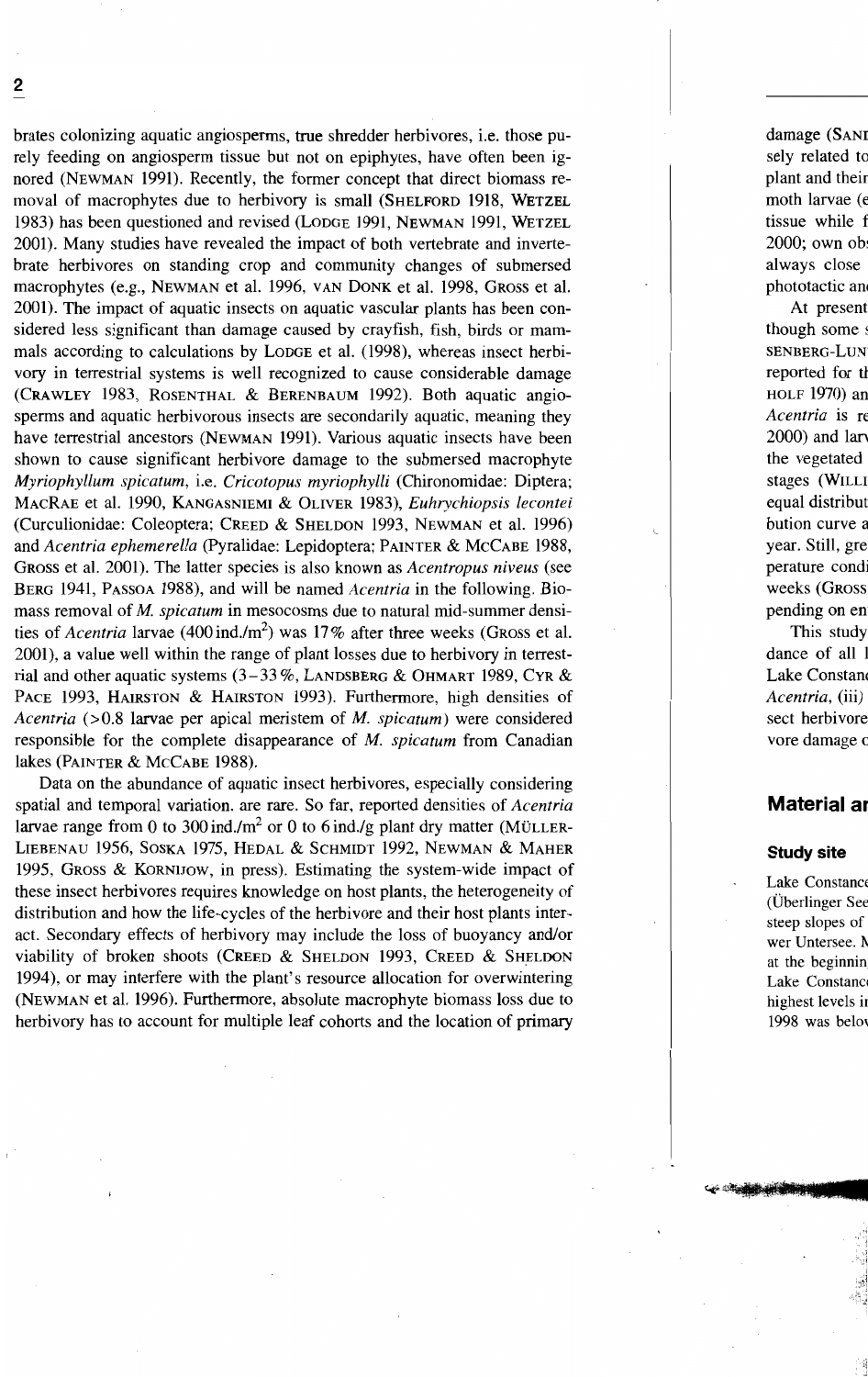damage (SAND-JENSEN et al. 1994). The site of herbivore damage is also dosely related to the preferred loeation of maeroinvertebrate herbivores on the plant and their use of the host plant for food, shelter and reproduetion. Aquatie moth larvae (e.g., *Acentria, Cataclysma, Nymphula, Parapoynx)* hide in plant tissue while feeding (BERG 1941, MÜLLER & DEARING 1994, PETRISCHAK 2000; own observations). Egg laying, feeding and pupation of *Acentria* oeeur always dose to the water surfaee on apieal shoots. Larvae are positively phototactic and orient towards the water surface (BERG 1941).

At present, data suggest that *Acentria* is univoltine in mid-Europe, although some studies report two or three annual generations (BERG 1941, WE-SENBERG-LuND 1943, HAENNI 1980). Two generations per year have also been reported for the aquatie pyralid moth larvae *Nymphula nymphaeata* (REICH-HOLF 1970) and *Cataclysma lemnata* (PETRISCHAK 2000). Adult emergenee of *Acentria* is reported between May and August (HAENNI 1980, BÄNZIGER 2000) and larvae of three or four different instar stages are found throughout the vegetated period (BÄNZIGER 2000). Lepidoptera usually have 5-7 instar stages (WILLIAMS & FELTMATE 1992), and BERG (1941) suggests that the equal distribution of larvae of all sizes in the summer and the uni-modal distribution eurve at other times indieate that *Acentria* has only one generation per year. Still, greenhouse experiments point out that under optimal food and temperature eonditions, first instar *Acentria* larvae ean reaeh pupal stage in 5-7 weeks (GROSS et al. 2001), allowing for more than one generation per year depending on environmental eonditions.

This study was designed (i) to deterrnine the seasonal and spatial abundanee of all life-stages of *Acentria* on eommon submersed angiosperrns in Lake Constanee, (ii) to investigate the vertieal distribution of host plant use by *Acentria,* (iii) to estimate the life-eyde and generation time of this aquatie insect herbivore and (iv) to relate the occurrence of this herbivore with herbivore damage on the respeetive maerophytes.

# **Material and methods**

#### **Study site**

Lake Constance is a large, glacially scored, prealpine lake with three distinct basins (Überlinger See, Obersee, Untersee). Macrophytes occur only in small areas along the steep slopes of Überlinger See and Obersee, but cover wide areas in the much shallower Untersee. Macrophyte development in general depends strongly on the water level at the beginning of and during the vegetated period. Annual water level changes in Lake Constance exhibit an amplitude of 1.5-2.0 m, with low levels in winter and highest levels in June due to snow melt in the Alps (Fig. I). Whereas the water level in 1998 was below average, the spring of 1999 was characterised by extreme flooding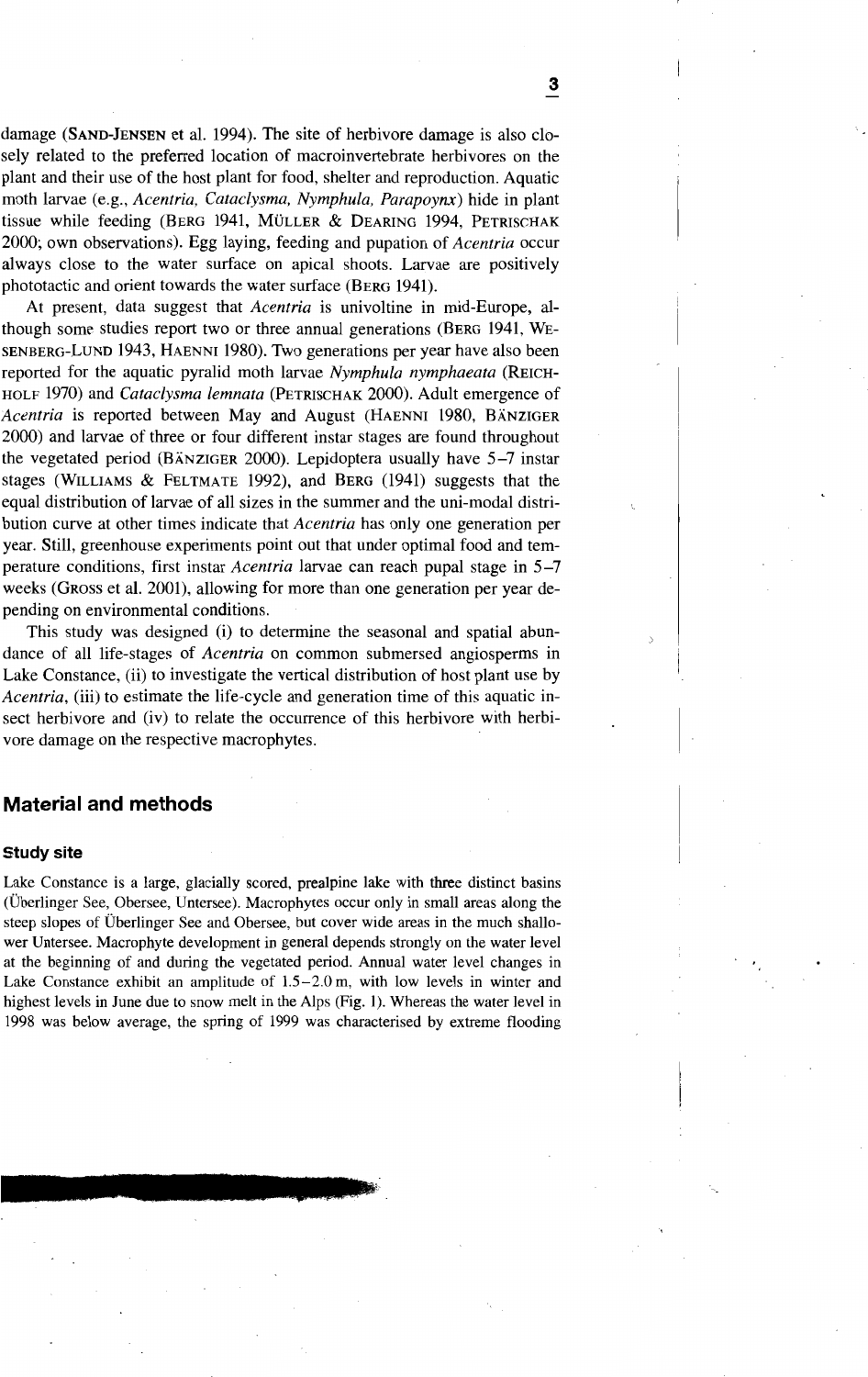

Fig.l. Water level (Konstanz gauge) 1998-2000 (http://www.wetteronline.de/spezial/ pegel.htm) and historic average (1817-1999) at Lake Konstanz measured at Konstanz, Harbour.

Table 1. Abundance of larvae, pupae and eggs of *Aeentria ephemerella* on pondweeds *(Potamogeton peetinatuslPC, P. perfoliatuslPF, P. lueenslPL)* at four different locations in Lake Constance (Überlinger See) in 1998. Data are means  $\pm 1$  s.e.m, n = number of replicate samples.

| Date     | Loca- Plant<br>tion <sup>a</sup> |                 |                         | n Plant<br>biomass<br>[g dm/m <sup>2</sup> ] | Larvae       | Pupae       | Larvae        | Pupae<br>[ind./m <sup>2</sup> ] [ind./m <sup>2</sup> ] [ind./gdm] [ind./gdm] clutches | Egg |
|----------|----------------------------------|-----------------|-------------------------|----------------------------------------------|--------------|-------------|---------------|---------------------------------------------------------------------------------------|-----|
| 25/06/98 |                                  | PC              | 5                       | $94 + 25$                                    | $30 + 17$    | $4\pm 2$    | $0.3 \pm 0.2$ | $0.1 \pm 0.0$                                                                         |     |
| 14/07/98 | 1                                | PC              | 5                       | $107 \pm 11$                                 | $132 + 21$   | $26 \pm 8$  | $1.2 \pm 0.2$ | $0.3 \pm 0.1$                                                                         |     |
| 03/08/98 |                                  | PC              | 3                       | $40 \pm 11$                                  | $20 \pm 8$   | $20 \pm 16$ | $0.5 \pm 0.3$ | $0.8 \pm 0.6$                                                                         |     |
| 07/09/98 |                                  | PC.             | $\overline{\mathbf{4}}$ | $N/A^b$                                      | $148 \pm 64$ | $18 + 11$   | N/A           | N/A                                                                                   |     |
| 04/06/98 | $\mathbf{2}$                     | PC <sup>c</sup> | 19                      |                                              |              |             | $0.6 \pm 0.3$ | $0.3 \pm 0.3$                                                                         |     |
| 16/06/98 | $\overline{2}$                   | PC.             | 11                      | $62 + 42$                                    | $\Omega$     | 7±6         | $\Omega$      | $0.2 \pm 0.2$                                                                         |     |
| 05/08/98 | 3                                | PC              | 3                       | $68 \pm 13$                                  | $17 \pm 7$   | $30 \pm 5$  | $0.3 \pm 0.2$ | $0.5 \pm 0.2$                                                                         |     |
| 05/08/98 | 3                                | PF              | 3                       | $105 \pm 22$                                 | $30 \pm 16$  | $97 + 11$   | $0.4 \pm 0.2$ | $1.1 \pm 0.3$                                                                         |     |
| 05/08/98 | 3                                | PL              | 3                       | $88 + 16$                                    | $67 + 21$    | $37 + 9$    | $1.0 + 0.5$   | $0.5 \pm 0.2$                                                                         |     |
| 25/06/98 | 4                                | PF              |                         | 18                                           | 40           | $\bf{0}$    | 2.2           | 0                                                                                     | 2   |

Location 1: NNE shore, Egger Hafen; 2: NNE shore, Wassersport Universität, Egg; 3: S shore, Meersburg; 4: NNE shore, Pumpwerk, Staadt.

b No biomass measurement possible. *P. peetinatus* was already decaying and it was impossible to retrieve plant parts among other macrophytes *(Chara* and *Najas)* in this sample.

Abundance only based on dry weight, not area.

with water levels up to two meters higher than the long-term annual mean. In 2000, the water level followed more or less the mean curve of the water level gauge for Lake Constance.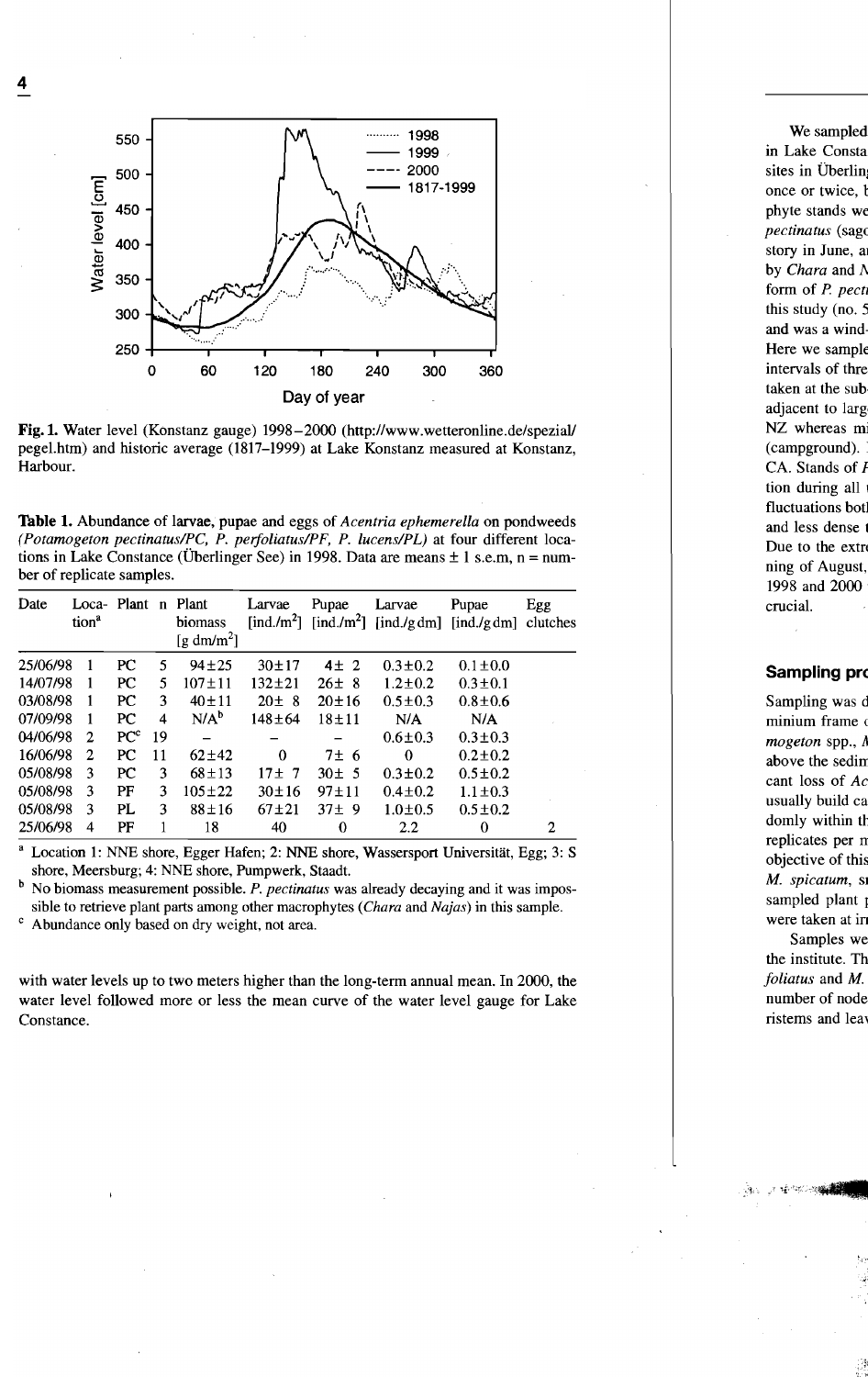We sampled pondweeds and *M. spicatum* from depths of 1.5 to 3 m at five locations in Lake Constance. P. *pectinatus,* P. *perfoliatus* and P. *lucens* were sampled at four sites in Überlinger See (sites no. 1 to 4; see Table 1). Sites 2 to 4 were checked only once or twice, but site 1 was sampled every three to four weeks in 1998. The macrophyte stands were located by shoreline markers and GPS. Site 1 was dominated by P. *pectinatus* (sago pondweed) emerging in early May, although *Chara* forms an understory in June, and during August the decaying sago pondweed is completely replaced by *Chara* and *Najas marina* ssp. *intermedia.* At a11 sampling sites only the short-lived form of P. *pectinatus* was present (cf. VAN WUCK 1988). The main sampling site for this study (no. 5) was located in Untersee at the SSW shore of the island of Reichenau and was a wind-exposed shallow-sloped shore a110wing lush macrophyte development. Here we sampled three macrophytes (P. *pectinatus,* P. *perfoliatus* and *M. spicatum)* at intervals of three to four weeks during their growing period. In 1998, all samples were taken at the sub-location 'NZ' (Niederzell). There, P. *pectinatus* and *M. spicatum* grew adjacent to large stands of P. *perfoliatus.* The next year, pondweeds were sampled at NZ whereas milfoil occurred only approx. 300 m further east at sub-location 'CA' (campground). In 2000, milfoil was sampled at CA and pondweeds at both NZ and CA. Stands of P. *pectinatus* and P. *perfoliatus* remained more or less at the same location during a11 three years, whereas *M. spicatum* patches exhibited high inter-annual fluctuations both in location and biomass development. In 2000, milfoil grew scattered and less dense than in the years before, when large and uniform stands were present. Due to the extreme flooding in 1999, sampling at site 5 was delayed until the beginning of August, as road and motorboat traffic were unable to gain access. Because in 1998 and 2000 most larvae at site 5 were found after July, we consider this delay not crucial.

### **Sampling procedure and processing**

Sampling was done either by snorkelling or by SCUBA diving. We used a square aluminium frame of 0.1 m<sup>2</sup> which was gently slipped over the macrophyte stands *(Potamogeton* spp., *M. spicatum)* to the bottom. All sterns within the frame were removed above the sediment and collected in tight closing plastic bags. We expected no significant loss of *Acentria* larvae or pupae during this sampling procedure because they usually build cases firmly attached to the leaves or stems. The samples were taken randomly within the macrophyte stands omitting the edge of the plant bed. Three to five replicates per macrophyte species and site were taken each time. Although the main objective of this study was to investigate the abundance of *Acentria* on pondweeds and *M. spicatum,* sma11 plant sampIes from macrophytes growing in the vicinity of the sampled plant patches *(Chara* spp., *Elodea nuttallii, Najas marina* ssp. *intermedia)* were taken at irregular intervals to check for the occurrence of *Acentria.*

Samples were stored in coolers and then transferred to a 4 °C cooling chamber at the institute. They were processed within one or two weeks. Plant shoots from P. *perfoliatus* and *M. spicatum* were sorted and measured. We measured total shoot length, number of nodes and the number of side shoots. The proportion of damaged apical meristems and leaves was calculated by recording undamaged vs. damaged plant organs.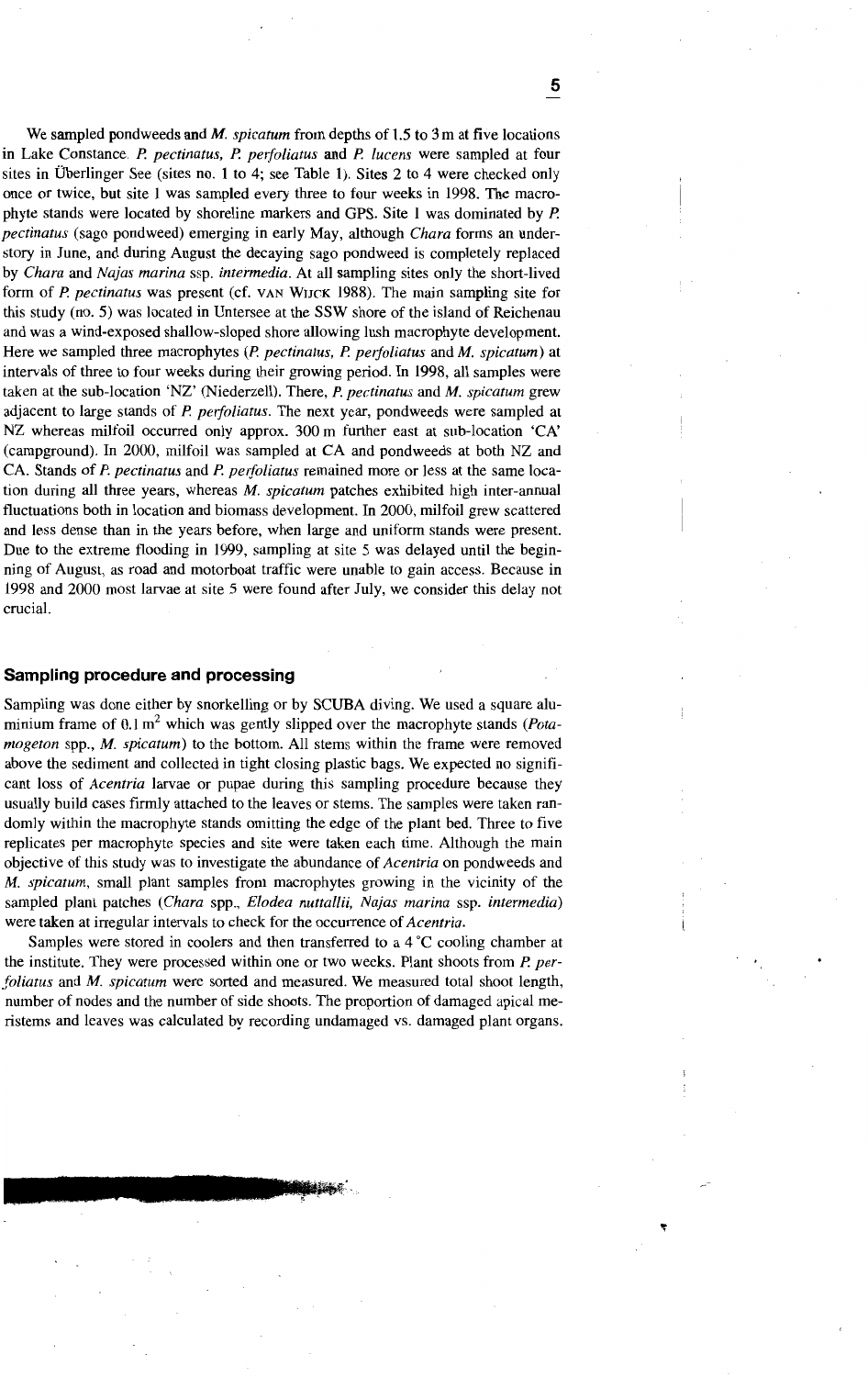Only damaged meristems and leaves typically caused by *Acentria* were counted. Leaf damage was easier to asses in *P. perfoliatus* with its broad leaves than in M. *spicatum,* where often whole leaves were removed and it was impossible to distinguish whether they had been removed mechanically or due to herbivory. Every shoot was checked on a light table for the presence of *Acentria* larvae and the vertical position of the larvae on the stern was recorded. Larvae are very cryptic and hard to see, especially the first instar stages which usually mine into the leaves. Later sampies (summer and autumn 2000) were subdivided immediately after the field trip into apical meristem (intemodes  $\leq$  5 mm), upper (25 cm below tip), middle and lower (30 cm above root) shoot to prevent *Acentria* from migrating or detaching from the substrate before the sampie was fully analysed. Larvae were kept in separate cultivation jars depending on location and plant type. Later their head capsule width was measured (see below). Pupae, egg clutches and adults were also registered. Plant material was dried for  $24h$  at  $105^{\circ}$ C (or until constant mass was reached) for dry mass determination.

### **Larval instar stages**

The size of the larvae was determined by measuring their head-capsule width using digital imaging (stereomicroscope coupled to a CCD camera and PC equipped with software, either Optimas 5.1 or Wiss. Werkstätten Konstanz). Precision of measurements was ± 3 %. Since *Acentria* instar stages are not distinct in size, DYAR'S rule (DYAR 1890) was used to convert the headcapsule measurements into instar size classes. Based on laboratory rearing experiments (GRoss, unpub!. data), mean headcapsule width for first and second instar were determined to be  $215$  and  $291 \mu m$ . This indicates a geometric growth factor of 1.35 which is close to the overall factor of 1.4 that DYAR (1890) found for 28 different species of Lepidoptera. With a growth factor of 1.35 between instars, the mean headcapsule sizes for instars III-V were determined as 394,  $533$  and  $722 \mu m$ , respectively. Most (aquatic) Lepidoptera have five to seven instar stages (W1LLIAMS & FELTMATE 1992). We calculated the following size ranges for the different instars: I: <250 µm, II: 251-350 µm, III: 351-470 µm, IV: 471-630 µm, V: 631-850 μm. Larvae larger than 851 μm were considered to be instar VI. For *Acentria*, mostly five instar stages have been reported so far (BATRA 1977, HAENN1 1980, BÄNZ1- GER 2000). These studies used larger size intervals for the instars, which may explain the difference to our results.

#### **Statistical analysis**

Data were analysed with the statistical packages JMP 3.2.1 or SigmaStat 2.3. Data were tested for normal distribution and homogeneity of variance. Larval densities were  $log(x+10)$  transformed and analysed with the Student's t-test (June and August 1998), or the Mann-Whitney V-test (September 1998). Abundances of *Acentria* on *P. perfoliatus* and *M. spicatum* in 2000 at site 5 were compared using a t-test on log  $(x+10)$ transformed means for each sampling date. Multiple comparisons were sequentially Bonferroni-corrected. Distribution of larvae in different shoot sections of *M. spicatum* and *P. perfoliatus* were compared using  $\chi^2$  or Fisher's Exact test depending on sample size.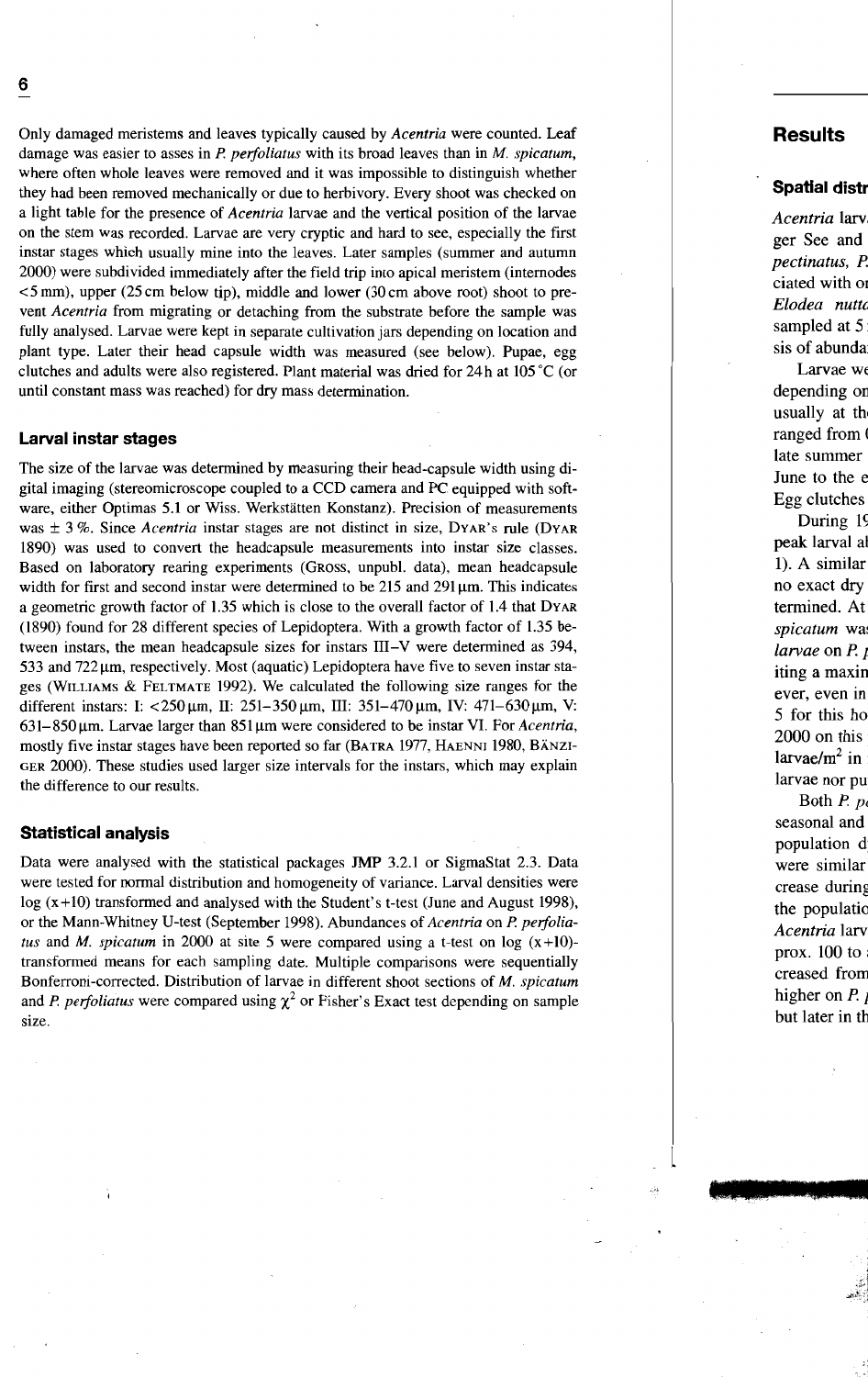# **Results**

## **Spatial distribution and seasonal dynamics**

*Acentria* larvae were found at multiple locations in Lake Constance (Überlinger See and Untersee) associated with pondweeds *(Potamogeton lucens,* P. *pectinatus,* P. *perfoliatus),* and *M. spicatum.* Larvae were never found associated with or actively feeding on *Chara* spp., *Najas marina* ssp. *intermedia* or *Elodea nuttallii.* Some larvae were found on *Ceratophyllum demersum* sampled at 5 m depth from another site in Untersee, but no quantitative analysis of abundance was performed.

Larvae were found in mean densities of  $0-8000$  ind./m<sup>2</sup> or  $0-120$  ind./g dm depending on location, plant and sampling date, with highest abundance seen usually at the end of the vegetated period (Table 1). The density of pupae ranged from  $0-160$  ind./m<sup>2</sup> or  $0-8.2$  ind./gdm, with higher numbers reached in late summer before plants started to decay. Eggs were found from the end of June to the end of September, indicating the presence of adults at that time. Egg clutches each consisted of approximately 150 to 400 eggs.

During 1998, site 1 was sampled regularly for P. *pectinatus* and showed peak larval abundance in July when plant biomass was at it's maximum (Table 1). A similar high aerial abundance was observed in September. At this time no exact dry weight of the decaying P. *pectinatus* amidst *Chara* could be determined. At site 5, regular sampling of *P. pectinatus, P. perfoliatus* and M. *spicatum* was undertaken from 1998-2000. In 1998, abundance of *Acentria larvae* on P. *pectinatus* showed a different pattern compared with site 1, exhibiting a maximum in the beginning of August when plants start to decay. However, even in August no significant differences were found between site 1 and 5 for this host plant (Mann-Whitney U-test,  $z = 1.77$ ,  $P = 0.1$ ). Densities in 2000 on this plant were similar on both sub-sites 5 (CA and NZ) with 43-140 larvae/ $m<sup>2</sup>$  in mid to late summer while early summer samples yielded neither larvae nor pupae (Table2).

Both *P. perfoliatus* and M. *spicatum* exhibited substantial species-specific, seasonal and inter-annual variation in biomass development (Fig.  $2A-C$ ). The population dynamics of *Acentria* larvae on P. *perfoliatus* and *M. spicatum* were similar in 1998 and 2000, exhibiting a steady, almost exponential increase during the vegetated period (Fig. 2 D and 2 F). However during 1999, the population dynamies were totally different (Fig. 2 E). The abundance of *Acentria* larvae on *P. perfoliatus* increased from July to October 1998 from approx. 100 to almost  $6000$  ind./m<sup>2</sup> lake area and on *M. spicatum* the density increased from 15 to 8000 ind. $\ell$ m<sup>2</sup>. In June 1998, densities were significantly higher on *P. perfoliatus* compared to *M. spicatum* ( $df = 9$ ,  $t = 3.86$ ,  $P = 0.004$ ), but later in the season no significant differences were found. In 1999, only 50-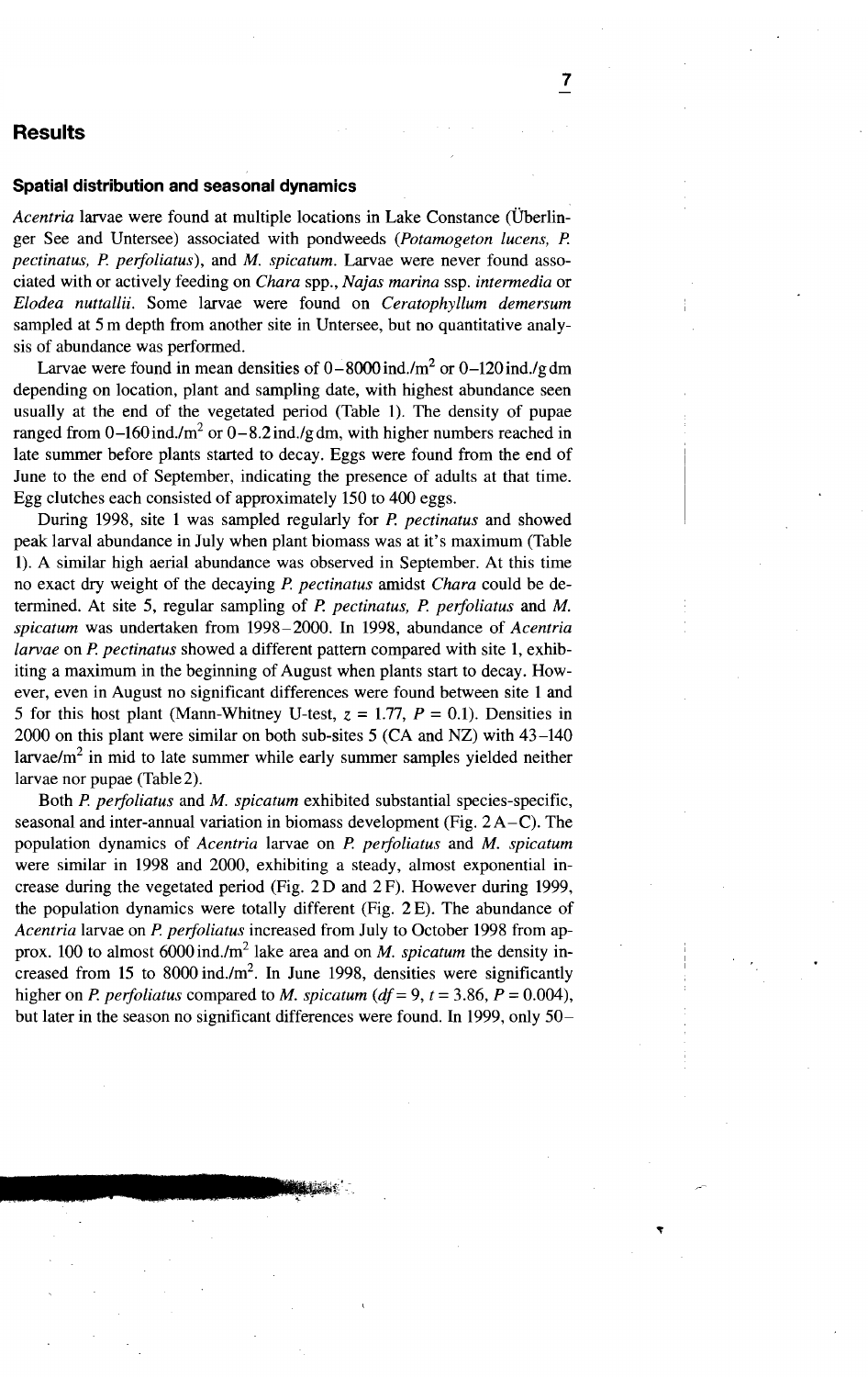**Table 2.** Abundance of larvae, pupae and eggs of *Acentria ephemerella* on various submersed macrophytes *(Myriophyllum spicatumJMS, Potamogeton pectinatus/PC, P.* Date Locatic *perfoliatus/PF)* at site 5 in Lake Constance 1998 to 2000. Locations campground (CA) and Niederzell (NZ) differed in the presence of certain species over the years. Data are means  $\pm$  1 s.e.m, n = number of replicate samples.

| Date     | Location Plant n Plant |           |                         | biomass<br>[g dm m <sup>-2</sup> ] | Larvae<br>[ind./m <sup>2</sup> ] | Pupae        | Larvae<br>[ind./m <sup>2</sup> ] [ind./g dm] | Pupae<br>[ind./g dm] clutches  | Egg            |
|----------|------------------------|-----------|-------------------------|------------------------------------|----------------------------------|--------------|----------------------------------------------|--------------------------------|----------------|
| 23/06/98 | NZ                     | PC        | 5                       | $85 + 11$                          | $42 + 32$                        | $4\pm2$      | $0.8 + 0.7$                                  | $0.1 \pm 0.0$                  |                |
| 23/06/98 | <b>NZ</b>              | PF        | 3                       | $295 \pm 10$                       | $97 + 29$                        | $\bf{0}$     | $0.6 \pm 0.1$                                | $\bf{0}$                       |                |
| 23/06/98 | NZ                     | MS        | 5                       | $193 + 57$                         | $14\pm8$                         | $2+2$        |                                              | $0.1 \pm 0.04$ $0.01 \pm 0.01$ |                |
| 16/07/98 | NZ                     | PC        | 5                       | $118 + 15$                         | 6±4                              | $80 + 19$    | $0.1 + 0.0$                                  | $0.7 + 0.2$                    |                |
| 16/07/98 | NZ                     | PF        | 5                       | $138 \pm 12$                       | $\bf{0}$                         | $13\pm3$     | $\bf{0}$                                     | $0.1 \pm 0.0$                  |                |
| 16/07/98 | NZ                     | MS        | 5                       | $269 \pm 112$                      | 12±4                             | 8±4          | $\bf{0}$                                     | $0.01 \pm 0.01$                | 2              |
| 06/08/98 | NZ                     | PC        | 3                       | 19±2                               | 580±65                           | $160 + 36$   | $29.9 \pm 0.6$                               | $8.2 \pm 1.8$                  |                |
| 06/08/98 | <b>NZ</b>              | PF        | 5                       | $134 \pm 36$                       | $986 \pm 181$                    | $76 + 38$    | $7.2 \pm 0.7$                                | $0.5 + 0.1$                    | 1              |
| 06/08/98 | NZ                     | MS        | 3                       | $410 \pm 196$                      | 340±85                           | 7±7          |                                              | $0.8 \pm 0.2$ $0.01 \pm 0.01$  | $\mathbf{1}$   |
| 01/09/98 | NZ                     | PF        | 5                       | $136 \pm 54$                       | $1322 + 259$                     | 8±4          | $10.0 \pm 1.2$                               | $0.1 \pm 0.0$                  | $\overline{7}$ |
| 01/09/98 | NZ                     | MS        | 5                       | $385 \pm 128$                      | $1538 \pm 170$                   | $92 \pm 13$  | $4.3 \pm 0.8$                                | $0.3 \pm 0.1$                  | 6              |
| 22/09/98 | NZ                     | $\rm PF$  | 5                       | 54±9                               | 5796±920                         |              | 4±2 119.7±17.5                               | $0.1 \pm 0.1$                  | $\mathbf{2}$   |
| 22/09/98 | NZ                     | <b>MS</b> | $\overline{\mathbf{3}}$ |                                    | 336±146 7973±1454                | 17±9         | $24.2 \pm 2.4$                               | $0.1 \pm 0.0$                  |                |
| 06/08/99 | NZ                     | PF        | 3                       | $106 \pm 12$                       | $47 + 23$                        | $43 \pm 17$  | $0.4 + 0.2$                                  | $0.4 \pm 0.2$                  |                |
| 06/08/99 | CA                     | MS        | 3                       | $151 + 55$                         | $80 \pm 50$                      | $\bf{0}$     | $0.4 \pm 0.1$                                | $\bf{0}$                       |                |
| 03/09/99 | NZ                     | PF        | 3                       | $223 + 75$                         | $80 \pm 10$                      | 3±3          |                                              | $0.5 \pm 0.2$ $0.01 \pm 0.01$  |                |
| 03/09/99 | <b>CA</b>              | MS        | 3                       | $125 \pm 49$                       | $100 + 45$                       | 0            | $0.8 \pm 0.1$                                | 0                              |                |
| 22/09/99 | NZ                     | PF        | 3                       | $149 + 5$                          | $90 + 65$                        | $\bf{0}$     | $0.6 \pm 0.5$                                | 0                              |                |
| 22/09/99 | CA                     | MS        | 3                       | 198±47                             | $87 + 29$                        | 0            | $0.4 + 0.1$                                  | 0                              |                |
| 22/10/99 | NZ                     | PF        | 3                       | $81 + 11$                          | $57 + 29$                        | $\pmb{0}$    | $0.7 + 0.4$                                  | 0                              |                |
| 22/10/99 | CA                     | MS        | 3                       | $136 \pm 26$                       | $77 + 19$                        | 3±3          |                                              | $0.5 \pm 0.1$ $0.01 \pm 0.01$  |                |
| 26/05/00 | CA                     | PC        | 3                       | $24 \pm 3$                         | $\bf{0}$                         | $\bf{0}$     | $\bf{0}$                                     | $\bf{0}$                       |                |
| 26/05/00 | <b>CA</b>              | PF        | 3                       | $80 + 12$                          | 17±7                             | $\bf{0}$     | $0.2 + 0.1$                                  | $\boldsymbol{0}$               |                |
| 26/05/00 | CA                     | MS        | 3                       | $4\pm0.3$                          | 0                                | $\bf{0}$     | $\boldsymbol{0}$                             | $\bf{0}$                       |                |
| 26/05/00 | NZ                     | PC        | 3                       | $8 \pm 2$                          | 0                                | $\pmb{0}$    | $\bf{0}$                                     | 0                              |                |
| 26/05/00 | NZ                     | PF        | 3                       | $29 + 8$                           | $\bf{0}$                         | $\bf{0}$     | $\bf{0}$                                     | $\bf{0}$                       |                |
| 16/06/00 | CA                     | PC        | 3                       | $84 + 25$                          | $\bf{0}$                         | $\mathbf{0}$ | $\bf{0}$                                     | $\boldsymbol{0}$               |                |
| 16/06/00 | CA                     | PF        | 3                       | $87 + 8$                           | $\bf{0}$                         | $\mathbf{0}$ | $\bf{0}$                                     | $\bf{0}$                       |                |
| 16/06/00 | <b>CA</b>              | MS        | 3                       | $10 + 0.2$                         | $\bf{0}$                         | $\bf{0}$     | $\bf{0}$                                     | $\bf{0}$                       |                |
| 16/06/00 | NZ                     | PC        | 3                       | $70 + 22$                          | $\bf{0}$                         | $\bf{0}$     | $\bf{0}$                                     | $\bf{0}$                       |                |
| 16/06/00 | <b>NZ</b>              | PF        | 3                       | $35 + 10$                          | $\bf{0}$                         | $\bf{0}$     | $\bf{0}$                                     | $\bf{0}$                       |                |
| 06/07/00 | <b>CA</b>              | PC        | 3                       | $153 \pm 149$                      | $63 \pm 13$                      | $\bf{0}$     | $0.4 \pm 0.1$                                | $\bf{0}$                       |                |
| 06/07/00 | <b>CA</b>              | PF        | 3                       | $395 \pm 98$                       | $80 \pm 16$                      | $47 + 19$    | $0.3 \pm 0.20$                               | $0.1 \pm 0.03$                 |                |
| 06/07/00 | <b>CA</b>              | <b>MS</b> | 3                       | $55 \pm 10$                        | 3±3                              | $\bf{0}$     | $0.1 \pm 0.1$                                | $\bf{0}$                       |                |
| 06/07/00 | NZ                     | PC        | 3                       | $54 \pm 10$                        | $43\pm5$                         | 10±8         | $0.9 + 0.1$                                  | $0.3 + 0.2$                    |                |
| 06/07/00 | NZ                     | PF        | 3                       | $398 + 20$                         | $\bf{0}$                         | $\bf{0}$     | $\bf{0}$                                     | $\mathbf 0$                    |                |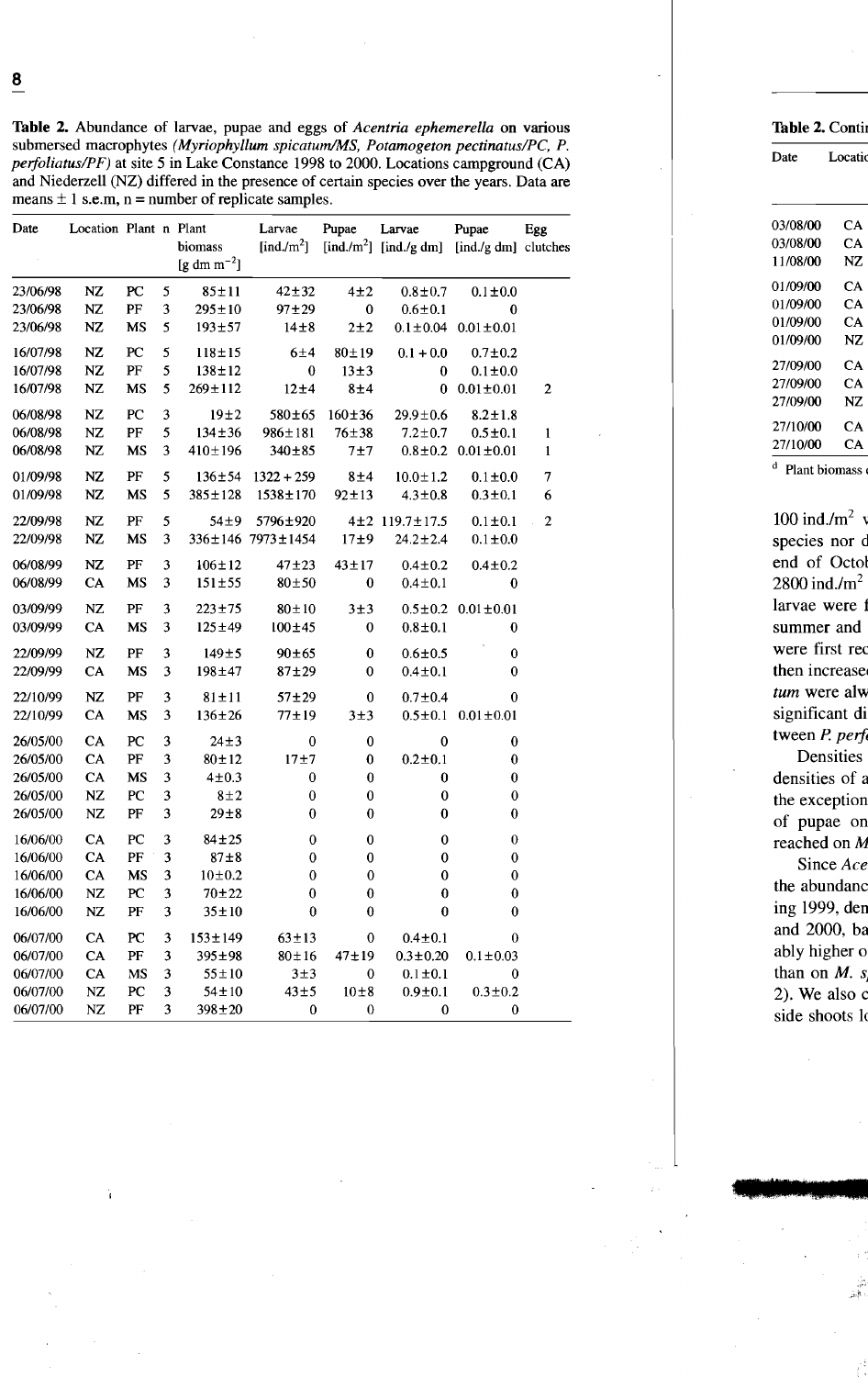Table 2. Continued.

| Date     | Location Plant n Plant |    |   | biomass<br>[g dm m <sup>-2</sup> ] | Larvae<br>$\left[\text{ind./m}^2\right]$ | Pupae     | Larvae<br>[ind./m <sup>2</sup> ] [ind./g dm] | Pupae<br>[ind./g dm] clutches | Egg |
|----------|------------------------|----|---|------------------------------------|------------------------------------------|-----------|----------------------------------------------|-------------------------------|-----|
| 03/08/00 | CA                     | PC | 3 | $234 \pm 16$                       | $50 + 31$                                | $77 + 36$ | $0.2 \pm 0.2$                                | $0.4 \pm 0.2$                 | 5   |
| 03/08/00 | CA                     | PF | 3 | $248 + 25$                         | $216 \pm 100$                            | 3±3       | $0.8 \pm 0.4$                                | $0.01 + 0.01$                 | 4   |
| 11/08/00 | NZ                     | PF | 3 | $354 \pm 99$                       | $103 \pm 24$                             | $20 + 15$ | $0.3 \pm 0.04$                               | $0.04 \pm 0.03$               | 6   |
| 01/09/00 | CA                     | PC | 1 | 78                                 | 140                                      | 40        | 1.8                                          | 0.5                           | 1   |
| 01/09/00 | CA                     | PF | 3 | $221 \pm 40$                       | $256 \pm 111$                            | $87 + 47$ | $1.1 \pm 0.5$                                | $0.5 \pm 0.2$                 | 6   |
| 01/09/00 | CA                     | MS | 3 | $137 \pm 14$                       | $17 + 10$                                | 7±7       | $0.2 \pm 0.1$                                | $0.04 \pm 0.04$               |     |
| 01/09/00 | NZ                     | PF | 3 | $400 \pm 68$                       | 90±65                                    | $33 + 18$ | $0.3 \pm 0.3$                                | $0.1 \pm 0.1$                 |     |
| 27/09/00 | CA                     | PF | 3 | $231 \pm 34$                       | $2833 + 673$                             | $\bf{0}$  | $14.1 \pm 6.4$                               | 0                             | 7   |
| 27/09/00 | <b>CA</b>              | МS | 3 | $175 + 50$                         | $433 \pm 101$                            | $47 + 47$ | $2.6 \pm 0.3$                                | $0.2 \pm 0.2$                 |     |
| 27/09/00 | NZ                     | PF | 3 | $225 \pm 43$                       | 2520±342                                 | 0         | $11.4 \pm 1.0$                               | 0                             |     |
| 27/10/00 | <b>CA</b>              | PF | 3 | N/A <sup>d</sup>                   | $2685 \pm 452$                           | $\bf{0}$  | N/A                                          | $\bf{0}$                      |     |
| 27/10/00 | <b>CA</b>              | MS | 3 | $106 \pm 23$                       | $470 \pm 225$                            | $\bf{0}$  | $4.2 \pm 0.7$                                | 0                             |     |

<sup>d</sup> Plant biomass data not available because stems with larvae were kept for later experiments.

 $100$  ind./m<sup>2</sup> were found and densities neither differed between macrophyte species nor during the sampling period, from the beginning of August until end of October. In 2000, densities on P. *perfoliatus* increased from 17 to 2800 ind./m<sup>2</sup> at location CA and from 0 to 2500 ind./m<sup>2</sup> at NZ. Although no larvae were found at NZ during most of the summer, the abundanee in late summer and autumn at both sites was basieally the same (Fig. 2 F). *Acentria* were first reeorded on *M. spicatum* at the beginning of September 2000 and then increased from 26 to 470 ind. $/m<sup>2</sup>$ . Larval densities at site CA on *M. spicatum* were always lower than on *P. perfoliatus*  $(t = 3.89, P = 0.01)$ , whereas no significant difference was found between *P. perfoliatus* at CA and NZ or between P. *perfoliatus* at NZ and M. *spicatum* at CA  $(t<2.62, P>0.05)$ .

Densities of pupae usually peaked in mid to late summer with maximum densities of approx.  $100 \text{ ind.}/\text{m}^2$ . In autumn, pupae were rarely observed with the exception of 47 pupae/ $m^2$  on *M. spicatum* at site CA. Maximum abundance of pupae on P. *peifoliatus* usually peaked before highest densities were reached on M. *spicatum* (Fig. 2 G and 2 I).

Sinee *Acentria* are closely assoeiated with macrophytes, we also ealculated the abundanee of *Acentria* based on plant dry weight and shoot number. During 1999, densities stayed low and constant at about  $0.4-0.8$  ind./gdm. In 1998 and 2000, based on plant dry weight, larval densities were always eonsiderably higher on P. *peifoliatus* (1998: 0.5-11Oind.lgdm, 2000: 0.2-34ind.lgdm) than on M. *spicatum* (1998: 0.04-24ind.lgdm, 2000: 0-4.2 ind.lg dm, Table 2). We also calculated the number of larvae per apieal shoot (main shoot and side shoots longer than 10 cm; tabulated data not shown). In 1998, abundance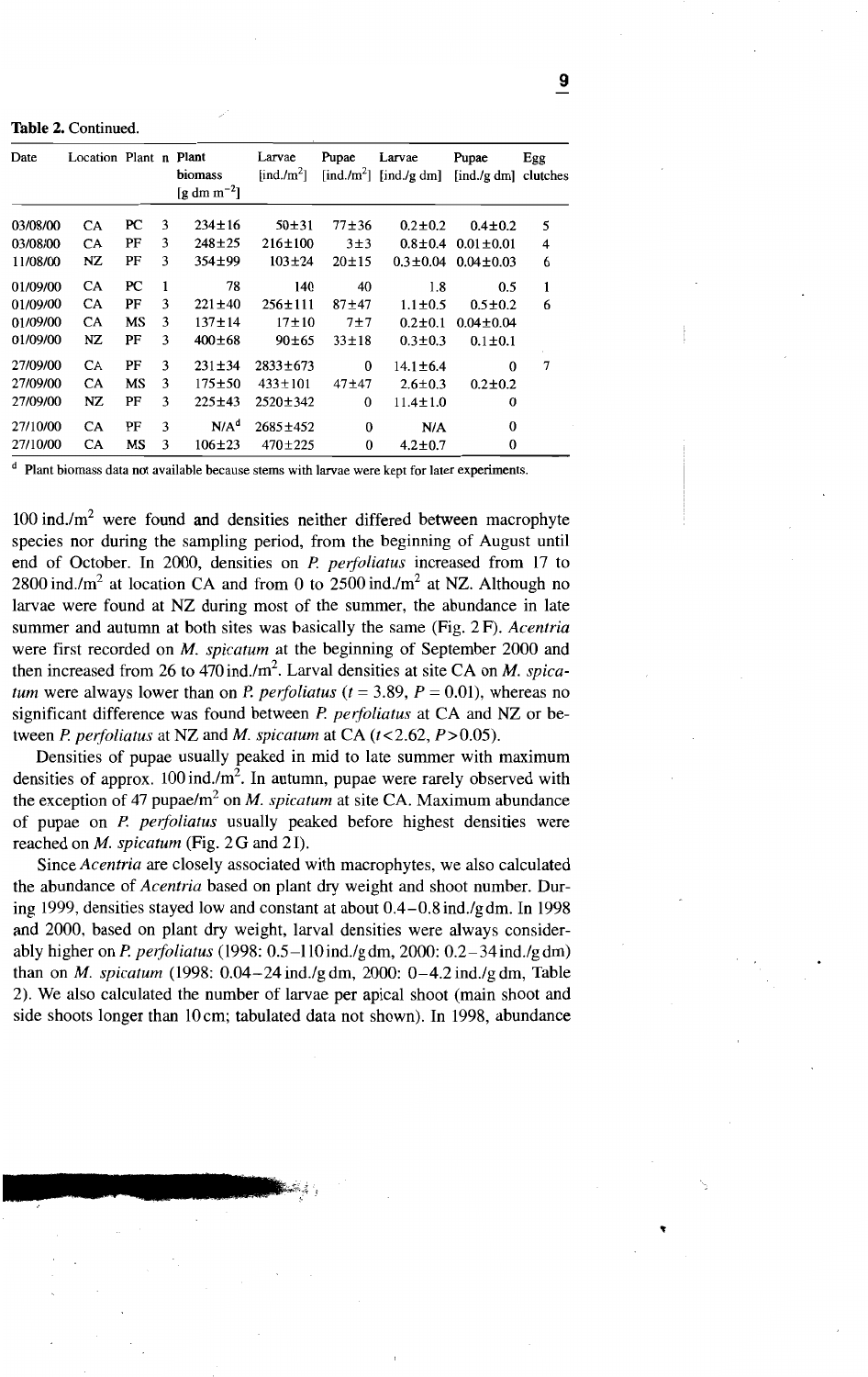

Fig.2. Seasona1 abundance of *Acentria* 1arvae on *Potamogeton perfoliatus (PF)* and *Myriophyllum spicatum (MS)* in Lake Constance (Untersee) from 1998-2000. A-C) Aboveground biomass of macrophytes. D-F) Abundance of larvae based on lake area. G-I) Abundance of pupae based on lake area. CA and NZ indicates two sublocations at sampling site 5. *MS* in 1998 originated from site 5-NZ and in 1999 and 2000 from site 5-CA. No *Acentria* larvae or pupae were present at some dates (e.g., summer 2000 for *PF* at NZ, and *MS*). Data are mean values  $\pm 1$  s.e.m.,  $n = 3-5$  for each data point. Negative error bars were only plotted if they did not exceed the lower x-axis.

of *Acentria* larvae per P. *perfoliatus* main shoot increased from 0.35 to 28.8 ind./shoot (0.13-27.1 ind./shoot, if long side shoots were included). Densities per main shoot on *M. spicatum* in 1998 were 0.1-32 ind./shoot (0.1-8.5 ind./shoot if long side shoots were included). In 2000, abundance on P. *perfoliatus* main shoots increased from 0.08 to 13.3 ind./shoot (May to Sep-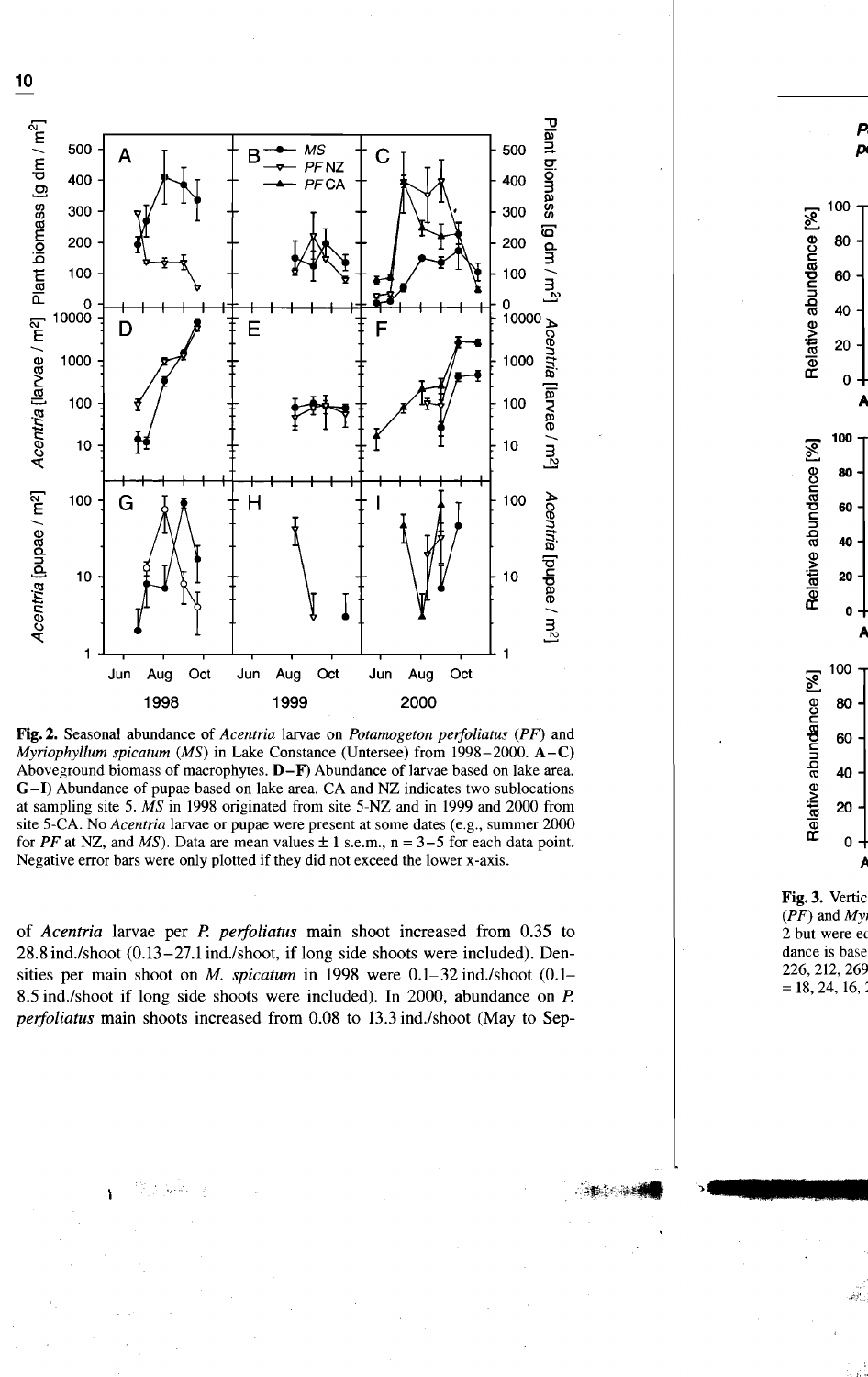

Fig.3. Vertical distribution of *Acentria* larvae on shoots of *Potamogeton perfoliatus (PF)* and *Myriophyllum spicatum (MS)* from 1998 to 2000. Dates are according to Fig, 2 but were equidistantly distributed for better visibility. Calculations of relative abundance is based on the following absolute numbers:  $PF$  1998 (from left to right)  $n = 18$ , *226,212,2699; MS* 1998 n = 7,4,46,510,2180; *PF* 1999 n = 12, 14,23, 10; *MS* 1999 n =18, 24, 16,23; *PF* 2000 <sup>n</sup> =3, 25, 49, 84, 650, 790; *MS* 2000 <sup>n</sup> =7, 122, 129.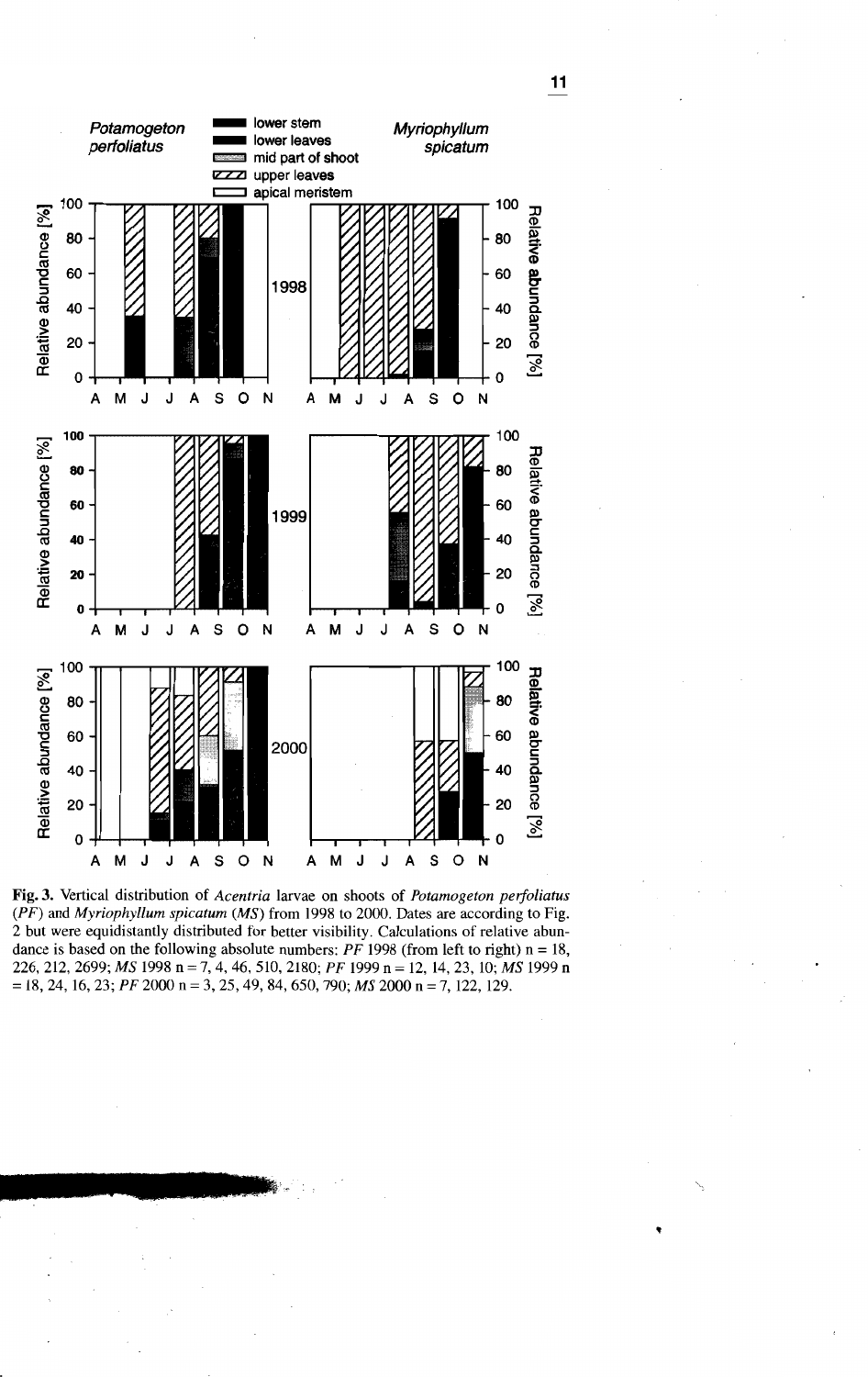**12** Elisabeth M. Grass, Claudia Feldbaum and Claudia Choi

tember) whereas on1y 0.1 to 2.1 ind.lshoot were observed on *M. spicatum* from the beginning of September until end of October.

## **Vertical distribution on host plant**

*Acentria* were found predominantly on upper leaves and apical meristems of both P. *perfoliatus* and M. *spicatum* during summer (Fig. 3). Ouring the active feeding period, significantly more 1arvae were found on upper 1eaves of both macrophytes (upper 25 cm) than on 10wer shoot seetions (e.g., P. *perfoliatus* May 26 and July 6, 2000: Fisher's Exact Test,  $P = 0.02$ ). In autumn, *Acentria* moved to the lower shoots and mined into the sterns. At the end of the summer, hibernating *Acentria* were lined side by side in the lower stems of both macrophytes. More larvae used the lower leaves (1998) or mined in the stems (2000) of P. *perfoliatus* compared to *M. spicatum.* In general, fewer 1arvae moved into *M. spicatum* stems than *P. perfoliatus* stems and this movement was later on milfoil than on the pondweed (e.g., Sep 3 or 22, 1998:  $\chi^2$ >196.7,  $P < 0.0001$ ). In all years of our research, we observed a shift in vertical habitat preference of *Acentria* larvae from apical leaves in spring and summer to lower stems in autumn.

## **Larval size**

In 1ate spring, on1y 1arge 1arvae of instar V or higher were found. Larvae found on P. *pectinatus* at site 1 in May 1999 had a mean head capsule width of 835 ± 31  $\mu$ m (n = 19). The mean size increased slightly from May to June (924 ± 25 um;  $n = 17$ ). In July 1999, larvae were significantly smaller than in May of June (461  $\pm$  46  $\mu$ m, *n* = 12; one-way ANOVA, *df* = 2, *F* = 46.88, *P* < 0.0001). A post-hoc test revealed that head-capsule width did not differ significantly between May and June (Tukey-Kramer HSD,  $P > 0.05$ ). Similar observations were made with larvae on *P. perfoliatus* in 2000. A detailed measurement of instar stages was performed for 1arvae found on P. *perfoliatus* and *M. spicatum* in summer and ear1y autumn of 1998 and 2000 (Fig. 4). In August 1998 the frequency of larvae in instars II–V is very similar  $(9-33\%)$  and similar distribution was observed for 1arvae found in August 2000 on P. *perfoliatus* (no 1arvae were found on *M. spicatum* at that time). At the end of September most larvae were found in instar IV (41–76%) with a mean head capsule width of approx.  $550 \,\mu m$ .

## **Feeding damage**

Feeding damage by *Acentria* on apical meristems and leaves was cumulative over the vegetated period (Fig. 5). In 1998, herbivory caused damage to apical meristems of P. *perfoliatus* ranging from 46 % (June) to 100 % (September/Oc-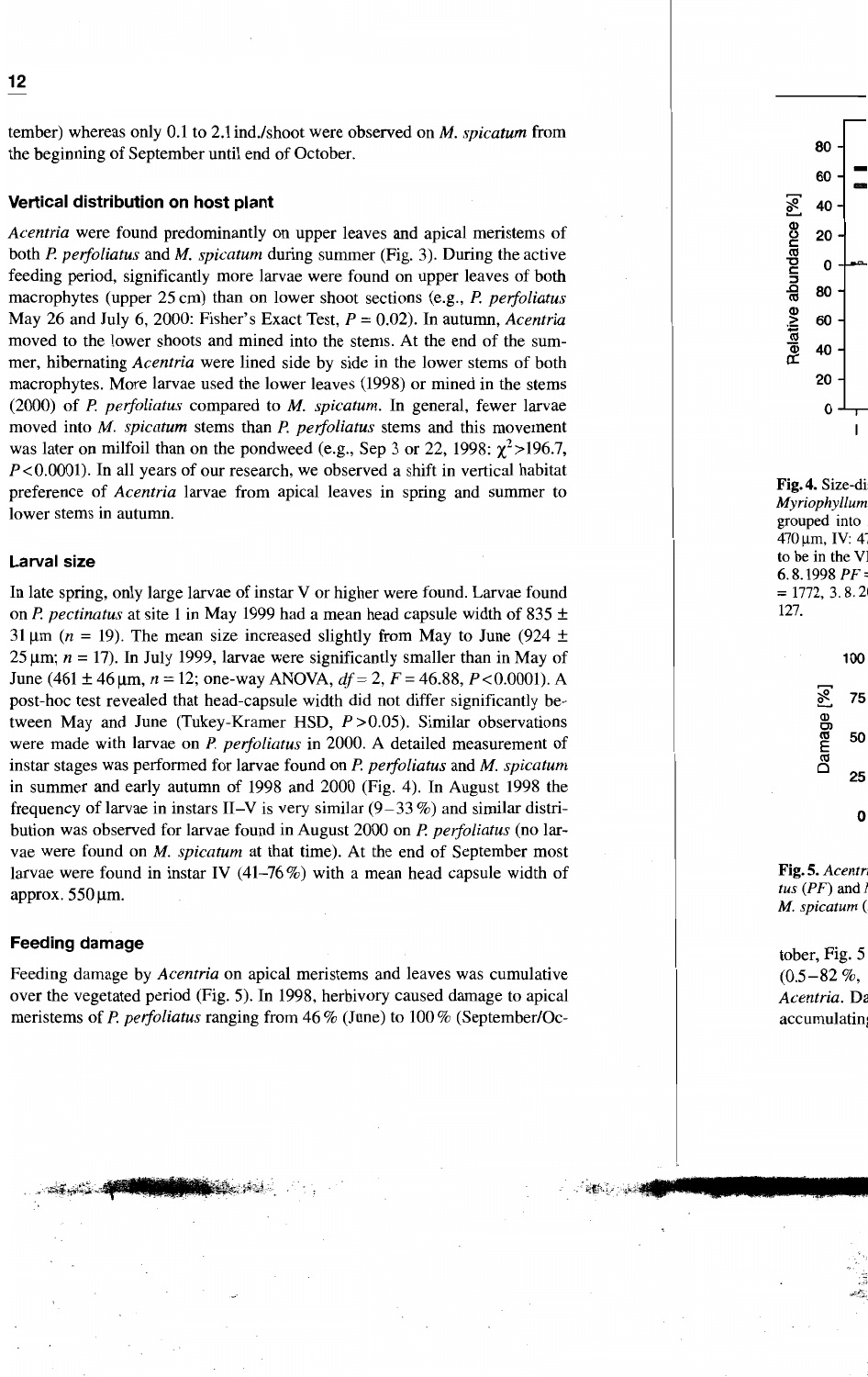

Fig.4. Size-distribution of *Acentria* larvae found on *Potamogeton perfoliatus (PP)* and *Myriophyllum spicatum (MS)* in mid to late summer of 1998 and 2000. Larvae were grouped into instar stages according to size: I:  $< 250 \text{ µm}$ , II:  $251 - 350 \text{ µm}$ , III:  $351 470 \,\mu m$ , IV:  $471-630 \,\mu m$ , V:  $631-850 \,\mu m$ . Larvae bigger than  $851 \,\mu m$  were considered to be in the VI instar. Relative abundance is based on the following absolute numbers: *6.8.1998 PP* = 472, *MS* = 96; 1. 9.1998 *PP* = 710, *MS* = 566; 22.9.1998 *PP* = 1714, *MS*  $= 1772, 3.8.2000$  *PF* = 65; 1.9.2000 *PF* = 63, *MS* = 26; 27.9.2000 *PF* = 808, *MS* = 127.



Fig. 5. *Acentria* feeding damage to apical meristems (A) and leaves (B) of P. *perfoliatus (PP)* and *M. spicatum (MS)* in 1998. Note the different y-axis for leave damage for *M. spicatum* (H, right axis).

tober, Fig. 5A). Damage to apical meristems of *M. spicatum* was always lower  $(0.5-82\%$ , Fig. 5 A) and followed the colonization of this macrophyte by *Acentria.* Damage to leaves of *P. perfoliatus* was similar to apical meristems, accumulating from 43 to 100 % (Fig. 5 B). Herbivore damage on *M. spicatum*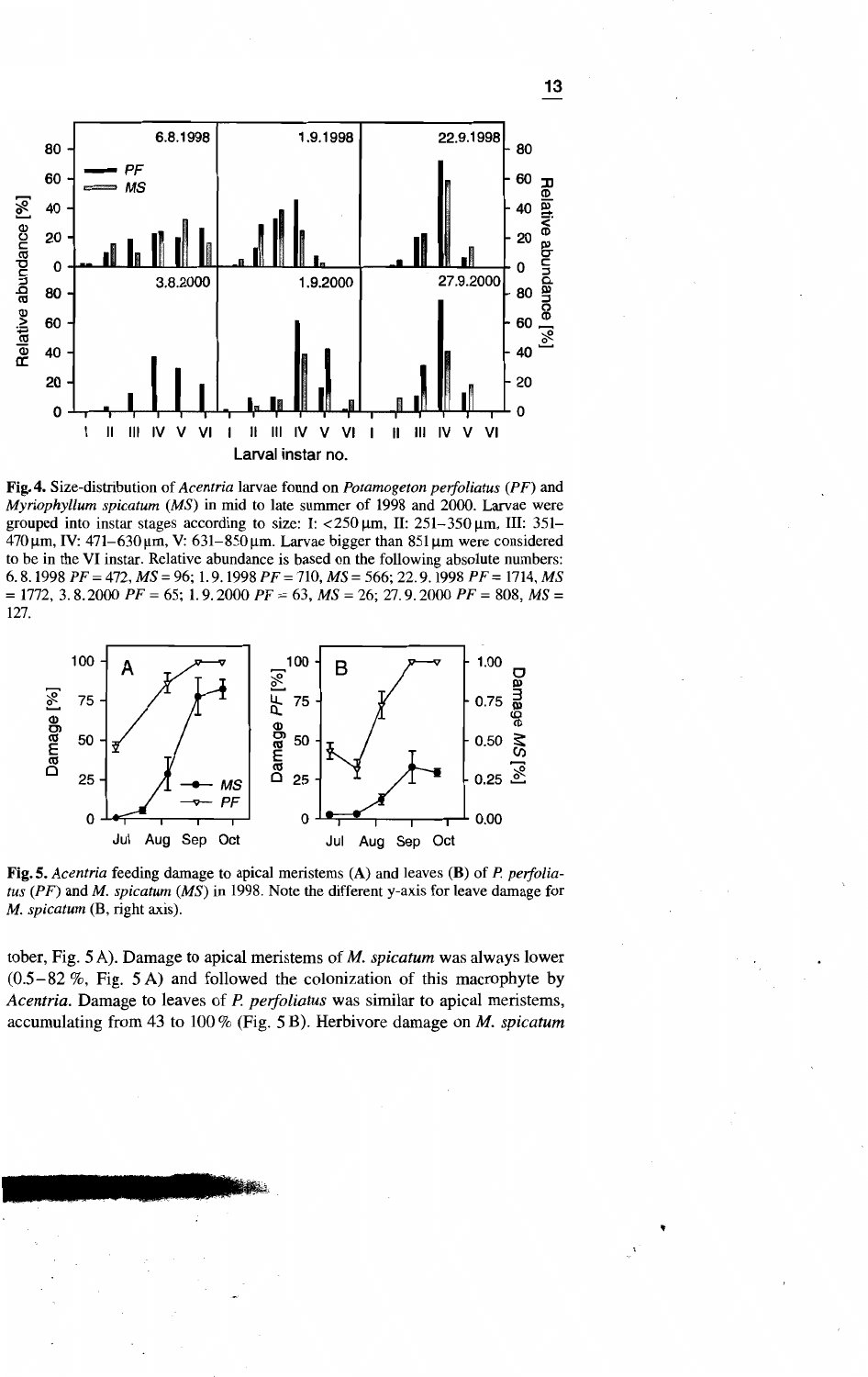leaves was much lower (less than 0.5 %; Fig. 5 B). In 1998, only damaged leaves were included in the damage rating and missing leaves were omitted. Therefore, the damage rating was repeated in 2000, at times of highest abundance of *Acentria.* Damage to milfoil leaves was 13 and 18 % at the end of September and October, respectively. The apical meristems exhibited damage of 21 and 12 %. Missing plant parts accounted for 32 and 62 % (leaves) and 28 and 65 % (apical shoots) at these dates. At the end of September 2000, site 5 CA exhibited 85 % missing and 9 % feeding damaged apical meristems of P. *perfoliatus.* Similar values were found for site 5 NZ, with 81% missing and 18 % damaged tips.

# **Discussion**

This study reveals that a true shredder-herbivore, *Acentria ephemerella,* occurs regularly in high abundance feeding on several submersed macrophytes. The occurrence on *Potamogeton* spp., *Myriophyllum spicatum* and *Ceratophyllum demersum* and the avoidance of *Chara* spp. is in agreement with other investigations of the autecology of this herbivorous aquatic moth (BATRA 1977, BUCKINGHAM & Ross 1981, JOHNSON et al. 1998). However, *Acentria* has been observed feeding or case building on *Elodea canadensis* and *Najas minor* (BERG 1941, BUCKINGHAM & Ross 1981, GROSS et al. 2001), whereas we never found *Acentria* associated with *Elodea nuttallii* and *Najas marina* ssp. *intermedia* in Lake Constance. Whether the pattern we observe in Lake Constance is based on larval choice for milfoil and pondweeds, or the avoidance of certain species of *Elodea* and *Najas* is based on chernical deterrents, needs to be addressed in further preference and no-choice tests.

*Acentria* exhibited an exponential increase in abundance on both P. *perfoliatus* and *M. spicatum* in 1998 and 2000. On the short-lived P. *pectinatus,* more larvae and pupae were detected at the end of the growing period of this macrophyte. Especially in late summer, variation in *Acentria* abundance between different patches of the same macrophyte *(Potamogeton pectinatus,* P. *perfoliatus)* is low and indicates that larvae spread evenly over host plants in a lake. Higher abundance on the tannin-rich *M. spicatum* (based on lake area, but not on plant biomass) occurred only in 1998 after the more palatable P. *perfoliatus* started to decline. Otherwise, more larvae were associated with P. *perfoliatus* than *M. spicatum.* Further laboratory investigations are needed to test host plant choice of *Acentria* between P. *perfoliatus* and *M. spicatum* with special regard to the potential defensive polyphenolic compounds in *M. spicatum.* Preliminary results indicate a slower growth on *M. spicatum* compared to P. *perfoliatus,* which might be due to the polyphenols present in milfoil (CHOI et al., in press).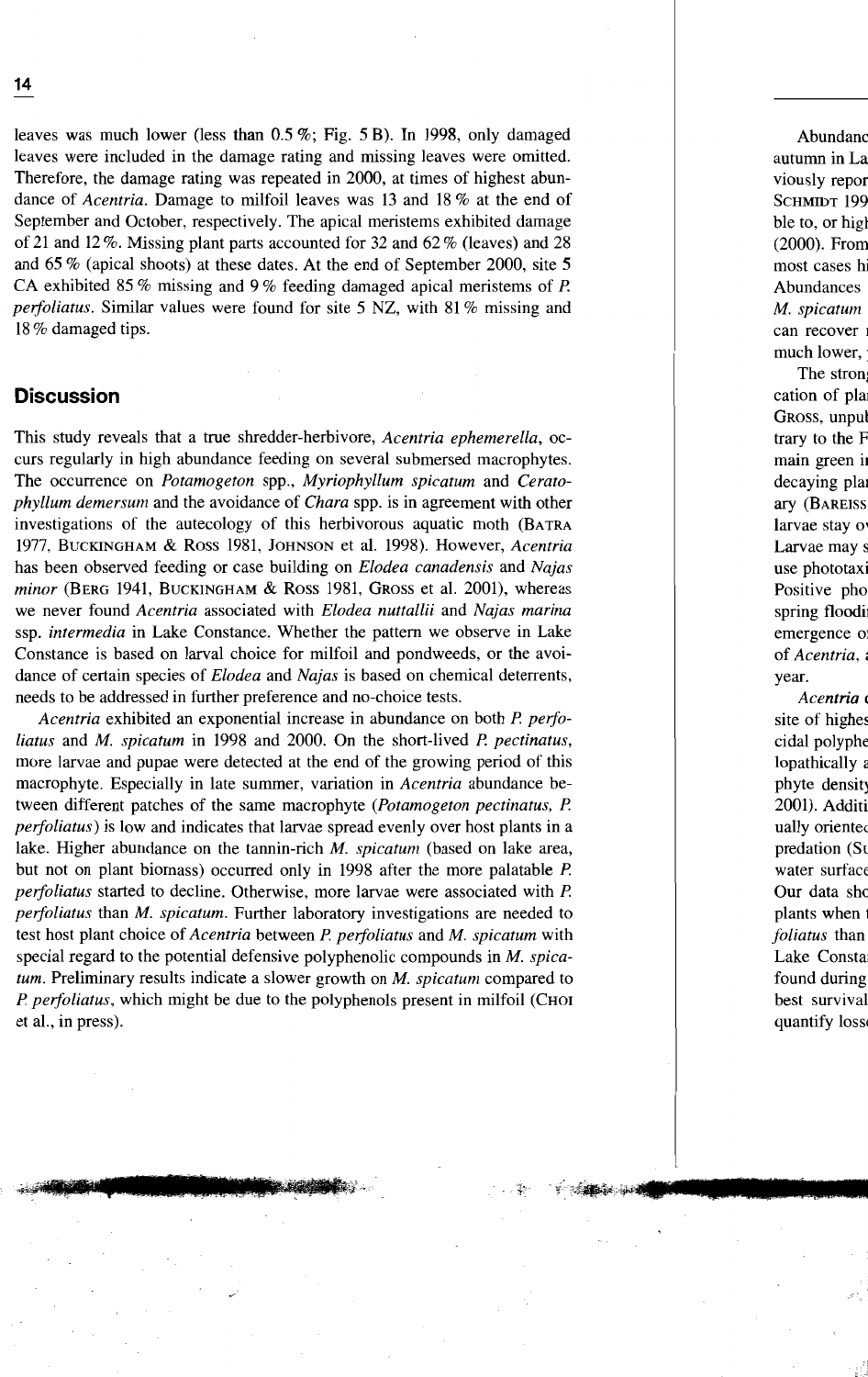Abundances of several thousand individuals per square meter observed in autumn in Lake Constance is about 1 to 2 orders of magnitude higher than previously reported in Europe (MüLLER-LIEBENAU 1956, SOSKA 1975, HEDAL & SCHMIDT 1992). Densities per apical shoot (longer than  $10 \text{ cm}$ ) were comparable to, or higher, than those found in the Finger Lakes, USA by JOHNSON et al. (2000). From August onwards, densities of *Acentria* larvae per shoot were in most cases higher than 0.8 ind./shoot on both *M. spicatum* and *P. perfoliatus.* Abundances higher than 0.8 ind/shoot were considered to cause a decline of *M. spicatum* (PAINTER & MCCABE 1988). Our data also indicate that *Acentria* can recover rapidly from adverse years, such as 1999, when densities were much lower, probably due to the spring flooding of Lake Constance.

The strong decline in larval abundance during winter may be due to dislocation of plant remains by wind and wave action, and mortality (BAREISS  $\&$ GROSS, unpubl. data). Only 1 to 5% of the larvae were found in spring. Contrary to the Finger Lakes, no palatable plants *(M. spicatum,* C. *demersum)* remain green in Lake Constance, providing refuge for larvae during winter. All decaying plant debris at the wind-exposed shore at site 5 were gone by January (BAREISS & GROSS, unpub!. results). At present, we neither know where larvae stay over winter nor how they locate regrowing plant patches in spring. Larvae may survive winter in dislodged macrophyte stems in deeper water and use phototaxis to migrate into macrophyte stands at shallower depth in spring. Positive phototropism was already observed by BERG (1941). During the spring flooding of 1999 in Lake Constance, lower light intensity at the site of emergence of macrophytes may have interfered with such migration patterns of *Acentria,* and subsequently have resulted in the overall low abundance that year.

*Acentria* damages predominantly the apical meristem of *M. spicatum,* the site of highest nutrient content, but also the highest concentration of the algicidal polyphenols, especially tellimagrandin 11 (GROSS 2000). The loss of allelopathically active compounds was considered responsible for the higher epiphyte density on *M. spicatum* shoots subjected to herbivory (GROSS et al. 2001). Additionally, compact apical shoots offer a better proteetion from visually oriented predators, such as fish. Insect herbivores are not immune to fish predation (SUTTER & NEWMAN 1997). Further, positioning pupae close to the water surface is advantageous for emerging adults of *Acentria* (BERG 1941). Our data show that larvae start to migrate into the lower sterns of all host plants when these start to decay. Downward-migration starts earlier in P. *perfoliatus* than in M. *spicatum,* whose growing period starts and ends later in Lake Constance. Although not many shoot fragments of macrophytes were found during winter, we assurne that burrowing into the lower sterns offers the best survival chances for hibernating larvae. Further studies are needed to quantify losses during the winter (see above). So far, we have only little infor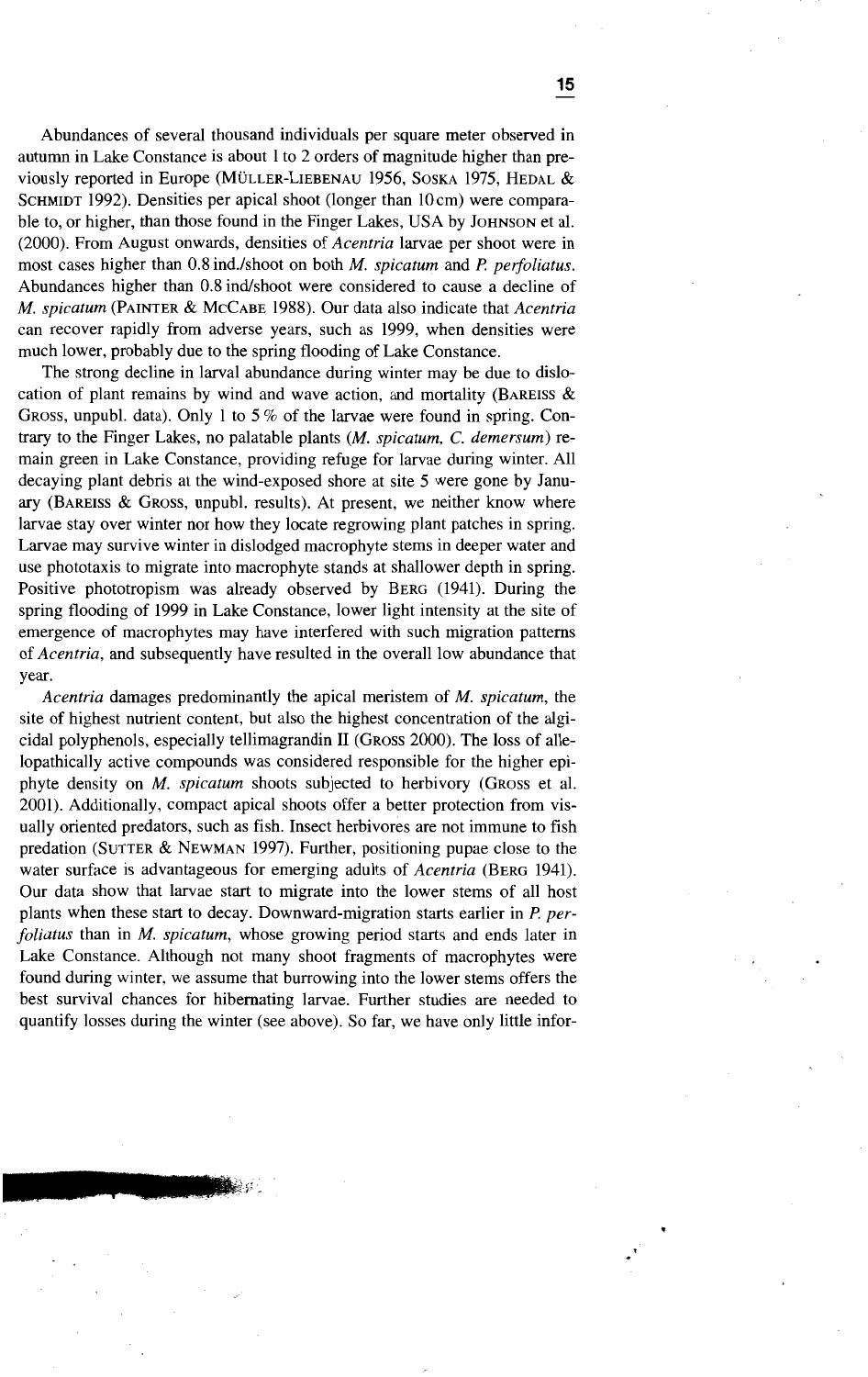mation about vertical host plant use of aquatic insect herbivores. Comparable distributions of *Acentria* in apical tips and later in sterns have been observed by BERG (1941). GRILLAS (1988) described that *Haemonia (Macroplea) appendiculata* (Coleoptera: Chrysomelidae), another herbivore on M. *spicatum,* uses lower sterns and roots during pupal stage and upper shoots for the imagos. *Euhrychiopsis lecontei* uses lower sterns of *M. spicatum* for pupation (NEWMAN et a1. 1996), probably because those offer better stability and structural integrity than upper shoot sections.

Laboratory studies and field observations indicate that under optimal conditions, *Acentria* may have more than one generation per year (HAENNI 1980, BUCKINGHAM & Ross 1981, GROSS et al. 2001). Size classes of larvae on *P. peifoliatus* and M. *spicatum* in September 1998 and 2000 exhibit a uni-modal distribution curve similar to the one observed by BERG (1941). He interpreted this distribution as evidence for only one generation of *Acentria* per year. Theoretically, hatched larvae from early egg clutches in June may complete a full life-cycle by September, when the last egg clutches were found (BERG) 1941, GROSS et a1. 2001). Pupae in Lake Constance were found from June through September, allowing for a second generation of *Acentria* for at least part of the population. Although we have no proof of two generations, our data suggest that at least some *Acentria* complete a full generation cycle during the summer. We conclude this according to the wide distribution of larval size in August, the occurrence of eggs until the end of September, and the exponentially increasing abundance of larvae from spring to autumn. On average, perhaps there are 1.5 generations per year.

Apart from the question of how many generations are present, many other aspects of the life-cycle remain unclear. For example, how do *Acentria* larvae diapause at locations, where the only palatable food is the short-lived *P. pectinatus,* as found at some locations in Überlinger See. During August, none of the macrophytes replacing *P. pectinatus (Chara* spp., *Najas marina* ssp. *intermedia*) are palatable to *Acentria* (JOHNSON et al. 1998, GROSS, unpubl. results) which means the larvae have to survive for eight to nine months partly at temperatures above 10 °C before the next *P. pectinatus* shoots emerge. Larvae are actively feeding at temperatures above 10 °C (GROSS, unpubl. results).

In autumn 1998, every apical meristem of *P. peifoliatus* and 82 % of the apical meristems of *M. spicatum* were damaged or missing; similar values were observed for herbivore damage to the leaves of *P. perfoliatus*. The extremely low visible damage to *M. spicatum* leaves (less than 0.5 % when missing leaves are not included) can either be explained by the complete removal of leaves when *Acentria* feeds on this macrophyte, as observed in laboratory studies, or by sloughing during leave tumover. Since in 1998 we did not distinguish between missing and damaged meristems or leaves, a similar qualitative damage screening was performed in 2000. At the end of September, at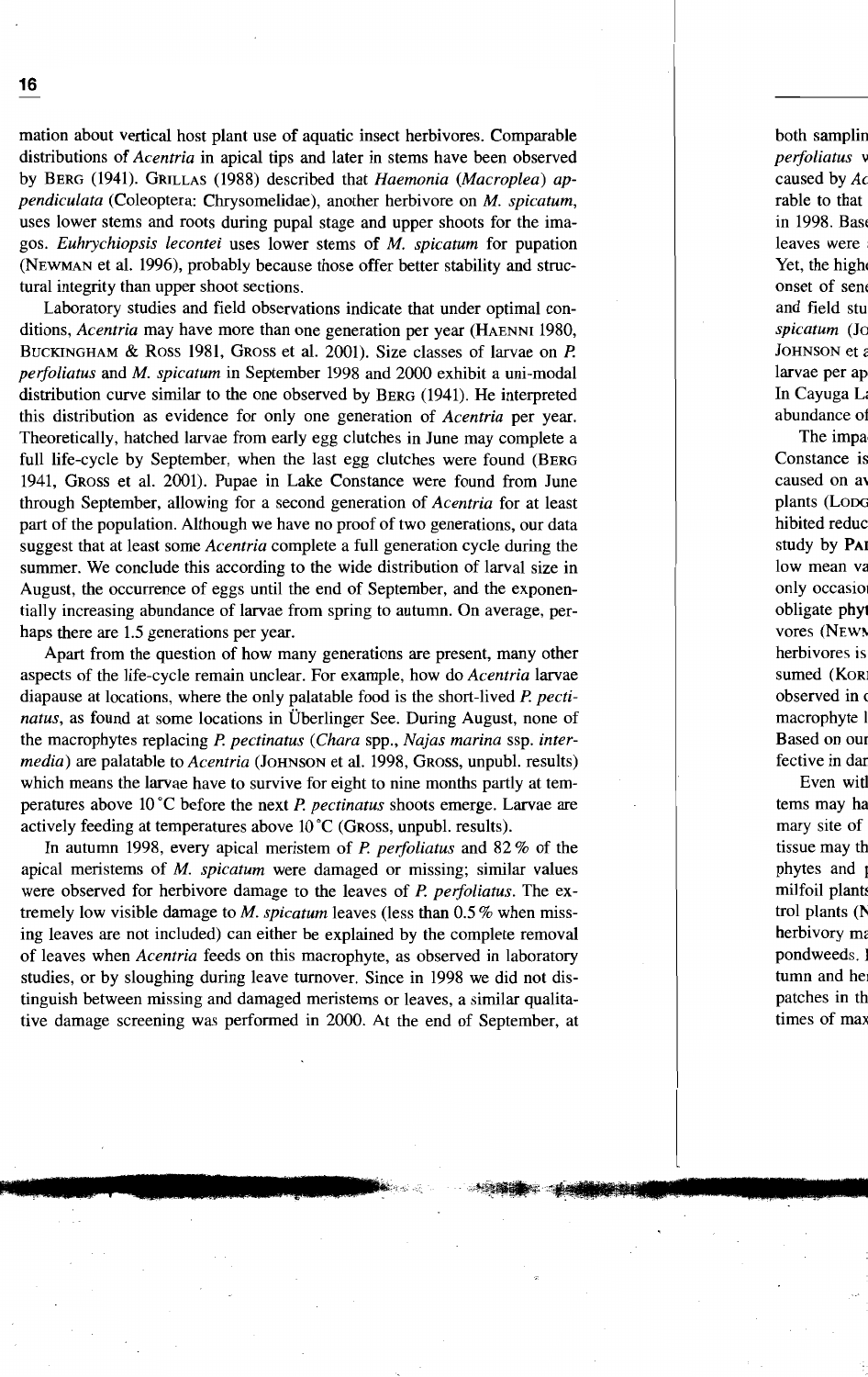both sampling sites (CA and NZ), more than 80 % of apical meristems of P. *peifoliatus* were missing and up to 20 % showed typical feeding damage caused by *Acentria.* Damage to *M. spicatum* leaves of 10 to 20 % was comparable to that of *P. perfoliatus* in 2000, suggesting we underestimated damage in 1998. Based on laboratory studies, we can expect that some of the missing leaves were also removed by this herbivore and not by mechanical damage. Yet, the higher percentage of removed leaves in October is probably due to the onset of senescence. These results corroborate earlier laboratory, mesocosm and field studies indicating substantial herbivore damage of *Acentria* on *M. spicatum* (JOHNSON et al. 1998, JOHNSON et al. 2000, GROSS et al. 2001). JOHNSON et al. (2000) found a strong negative correlation between numbers of larvae per apical meristem and the percentage of *M. spicatum* in late summer. In Cayuga Lake, NY, the decline of M. *spicatum* was associated with the high abundance of*Acentria* (JOHNSON et al. 1998).

The impact of this specialist herbivore on submersed macrophytes in Lake Constance is rather strong. According to a recent review, insect herbivory caused on average only 10 % reduction in standing crop of vascular aquatic plants (LODGE et al. 1998). However, in the particular graph, two studies exhibited reduction rates of 50 and 100%, respectively. The latter is probably the study by PAINTER & MCCABE (1988) on *Acentria* herbivory in Canada. The low mean value in Lodge's study may result from generalist herbivores that only occasionally feed on vascular plants. The majority of herbivores are not obligate phytophages but generalist shredders, facultative herbivores or detrivores (NEWMAN 1991, KORNIJOW 1996). Damage caused by generalist insect herbivores is usually small, accounting for less than 10% of the total food consumed (KORNIJOW 1996). Cumulative damage by *Acentria* on *P. peifoliatus* observed in our study, was much higher than that by Trichoptera on the same macrophyte larvae in Danish streams (JACOBSEN & SAND-JENSEN 1994, 1995). Based on our findings, we consider specialist insect herbivores much more effective in damaging freshwater macrophytes than generalists.

Even with low absolute biomass loss, herbivore damage to apical meristems may have systemic effects on *M. spicatum.* The meristems are the primary site of the allelopathically active tellimagrandin II and loss of meristem tissue may therefore interfere with the effect of this allelochemical against epiphytes and phytoplankton (GROSS 1999, GROSS 2000). Herbivore damaged milfoil plants apparently have higher epiphyte densities than undamaged control plants (NEWMAN et al. 1996, GROSS et al. 2001). Open wounds caused by herbivory may boost pathogen growth on milfoil (e.g., SMITH et al. 1989) and pondweeds. Further, apical shoots of *M. spicatum* are used for dispersal in autumn and herbivore damage to these organs may impair coloniziation of new patches in the next season. On the whole, the high abundance of *Acentria* at times of maximum macrophyte biomass (August to September) and observed